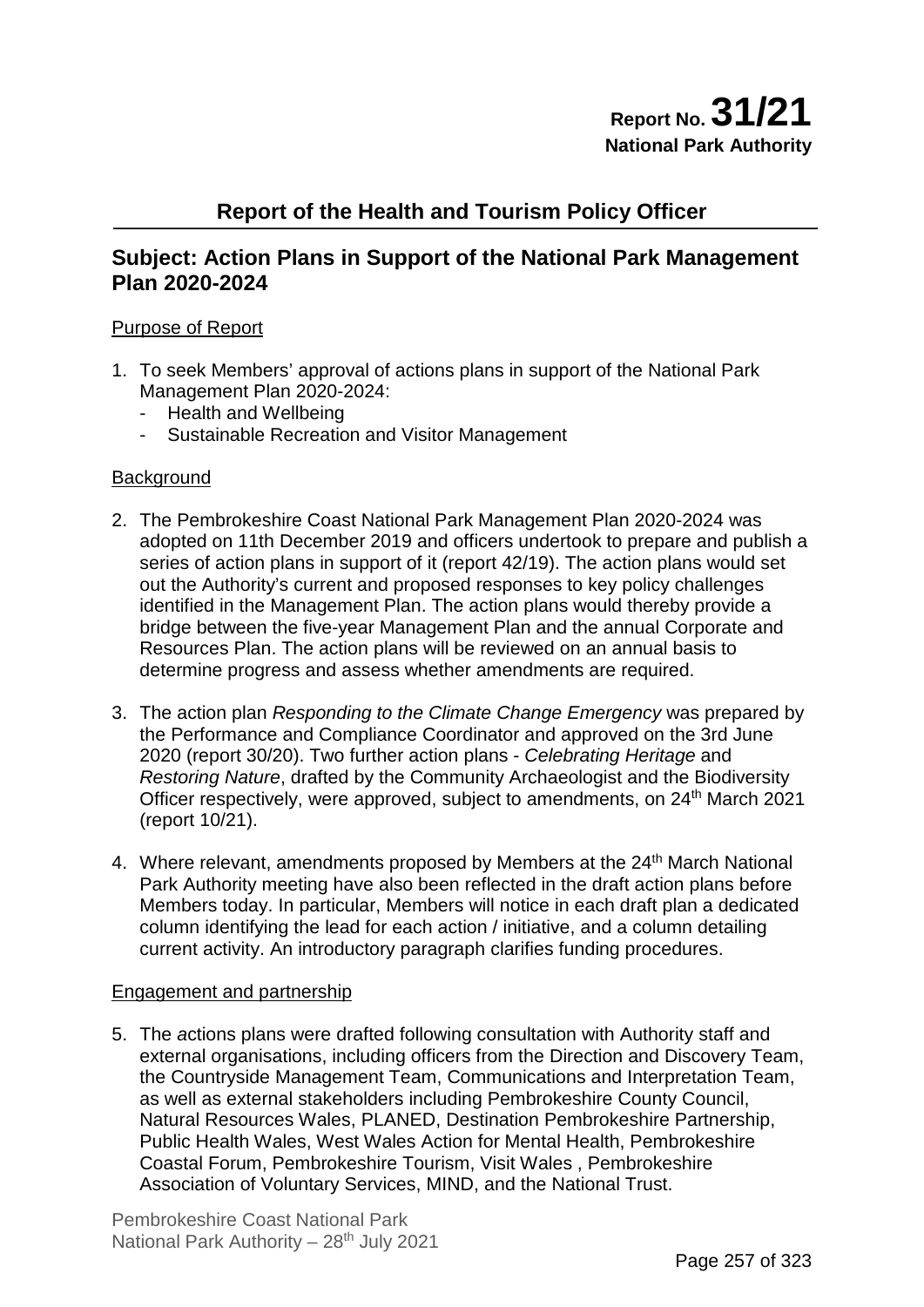The draft action plans take into account the priorities of the National Park Management Plan 2020-2024, corporate and national wellbeing objectives and measures relating to climate change, as well as Landscapes for All (currently in re-draft), and the Destination Pembrokeshire Plan. The draft action plans identify a range of stakeholders and partners necessary for delivery. These include a variety of external organisations at a local, regional and national level, members of the local community and the wider public.

- 6. Mainstreaming actions from the *a*ction plans within the Authority's annual Corporate and Resources Plan and performance framework will help ensure that impacts are monitored and that relevant actions are given due priority within the Authority's work. The action plans also provide context for reporting to the Operational Review Committee.
- 7. The action plans are intended to be live documents and may be subject to annual light touch reviews. Formal review will take place in line with National Park Management Plan reviews.

## Financial considerations

8. The action plans each include a 'resources' column. This column indicates where existing staff and budget resources are being used, and where additional funding may be needed. Where additional funding is needed this will provide an opportunity to identify or seek funding streams to support the action going forward, through the Authority's normal channels, ultimately being approved or otherwise by Members at the appropriate time.

#### Human Rights / Equality issues

- 9. The objectives and associated actions of the National Park Authority's Strategic Equality Plan were considered in preparing the Management Plan, for which an Equality Impact Assessment was prepared. Management Plan policy areas which were determined to have distinct equality aspects include planning policy, promotion, health and wellbeing initiatives, volunteering opportunities, access to rights of way, skills development and visitor experiences and participation.
- 10.The Equality Impact Assessment identified a number of considerations to be taken into account in any project or scheme design in support of the Management Plan and National Park purposes, including, therefore, those identified in the action plans. Actions mainstreamed within the Corporate and Resources Plan will be assessed through the integrated equality impact assessment of that plan.

#### **Compliance**

11.Each National Park Authority is required to prepare a five-yearly Management Plan (Environment Act 1995, section 66). In line with relevant legislation, a Sustainability Appraisal (incorporating Strategic Environmental Assessment), Equality Impact Assessment and Habitats Regulations Assessment were prepared and taken into account in drafting and finalising the National Park Management Plan 2020-2024.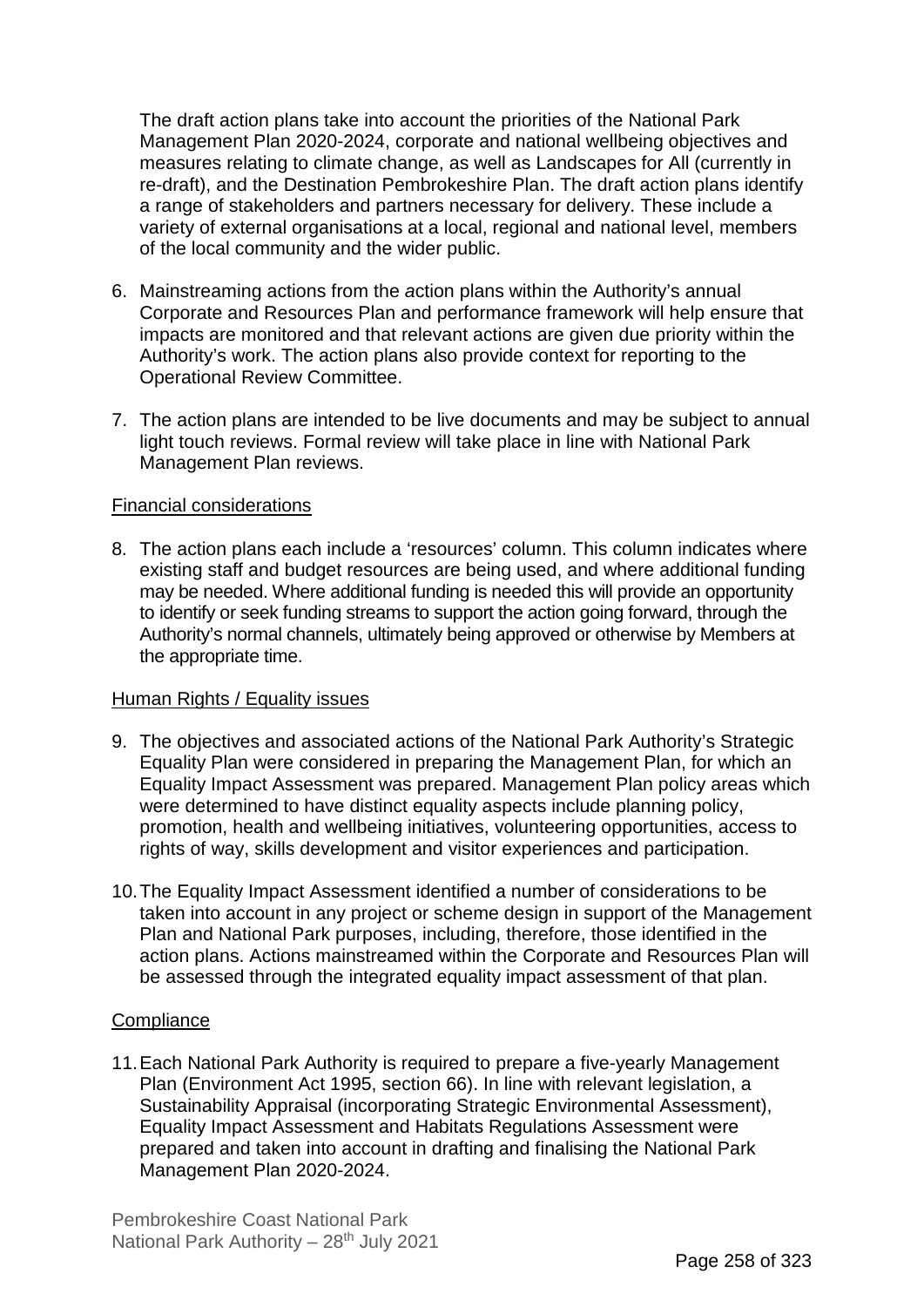- 12.The action plans support policy set out in the Management Plan and support the Authority's wider well-being objectives in relation to the Well-being of Future Generations Act. This includes implementing the five ways of working (see the National Park Management Plan 2020-2024 and the current Corporate and Resources Plan for further detail). The action plans also support the Equality Act 2010 and Welsh specific Duties (implementing Public Sector Equality Duty and Socio Economic Duty), and the Countryside and Rights of Way Act 2015.
- 13. Relevant policy includes:
	- The South West Wales Area Statement (in particular with regard to reducing health inequalities)
	- Welsh Government's Programme for Government: [https://gov.wales/sites/default/files/publications/2021-06/programme-for](https://gov.wales/sites/default/files/publications/2021-06/programme-for-government-2021-to-2026.pdf)[government-2021-to-2026.pdf](https://gov.wales/sites/default/files/publications/2021-06/programme-for-government-2021-to-2026.pdf)
	- Welsh Government: A Healthier Wales: our Plan for Health and Social Care: [https://gov.wales/sites/default/files/publications/2019-10/a-healthier](https://gov.wales/sites/default/files/publications/2019-10/a-healthier-wales-action-plan.pdf)[wales-action-plan.pdf](https://gov.wales/sites/default/files/publications/2019-10/a-healthier-wales-action-plan.pdf)
	- Welcome To Wales Priorities for the Visitor Economy 2020-2025 [Welcome to Wales: priorities for the visitor economy 2020 to 2025](https://gov.wales/sites/default/files/publications/2020-01/welcome-to-wales-priorities-for-the-visitor-economy-2020-to-2025.pdf)

## Risk

-

14.Timescales for some activities may be extended due to potential impact of COVID-19 and recovery planning on their implementation. Priority may need to be given to actions where a delay would put grant funding at risk.

## 15.Welsh Language considerations

The Welsh Language (Wales) Measure 2011 and the Welsh Language Standards Regulations (No.1) 2015 apply to the National Park Management Plan 2020-2024, to the action plans at Annexes A and B, and to actions within them.

Welsh language impacts contained in the Sustainability Appraisal of the National Park Management Plan were highlighted in a separate document, *'Impacts of policy on the Welsh language. Extracts from the Sustainability Appraisal of the consultation draft Pembrokeshire Coast National Park Management Plan 2020- 2024'* which was available as part of the suite of consultation documents. The consultation questionnaire also included a specific question on Welsh language.

16.The final action plans will be available in Welsh. Actions arising from the plans will be conducted in accordance with the Authority's Welsh Language statement.

## **RECOMMENDATION:**

**Members are invited to APPROVE the Health and Well-being Action Plan and the Sustainable Recreation and Visitor Management Action Plan (Annex A to this report), subject to any comments they may wish to make.**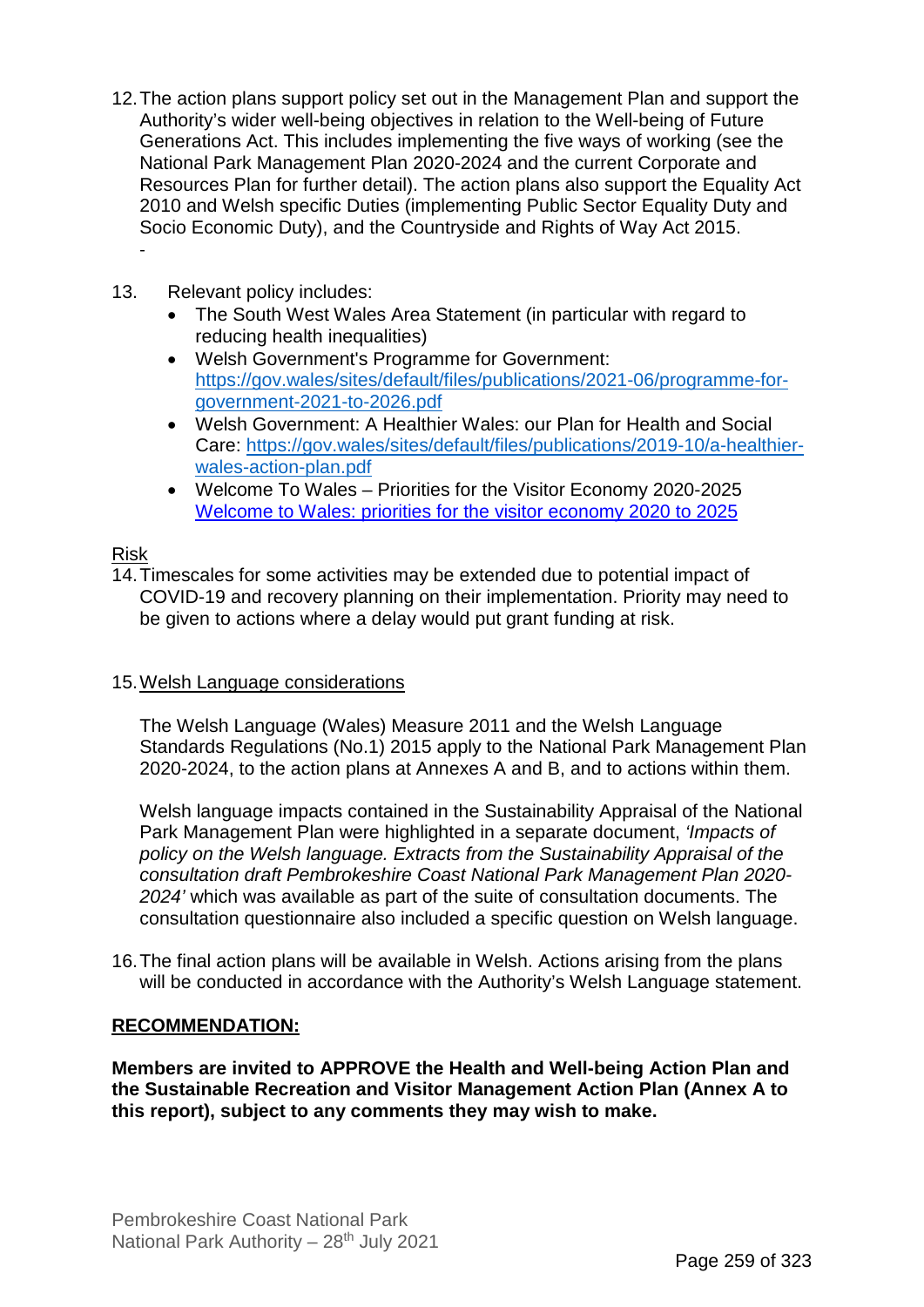Background Documents

- [Pembrokeshire Coast National Park Management Plan 2020-2024](https://www.pembrokeshirecoast.wales/about-the-national-park-authority/national-park-management-plan/)
- Pembrokeshire Coast National Park Authority Corporate and Resources Plan 2021-22
- [Sustainability Appraisal \(incorporating Strategic Environmental Assessment\)](https://www.pembrokeshirecoast.wales/about-the-national-park-authority/national-park-management-plan/)  [of the National Park Management Plan 2020-2024](https://www.pembrokeshirecoast.wales/about-the-national-park-authority/national-park-management-plan/)
- [Equality Impact Assessment of the National Park Management Plan 2020-](https://www.pembrokeshirecoast.wales/about-the-national-park-authority/national-park-management-plan/) [2024](https://www.pembrokeshirecoast.wales/about-the-national-park-authority/national-park-management-plan/)
- Report [31/20 National Parks Wales: "Landscapes For Everyone" Our](https://www.pembrokeshirecoast.wales/wp-content/uploads/2020/07/31_20-Landscapes-for-Everyone.pdf)  [Approach to Social Inclusion and Child Poverty'.](https://www.pembrokeshirecoast.wales/wp-content/uploads/2020/07/31_20-Landscapes-for-Everyone.pdf)
- [Together for Health and Wellbeing Report to Operational Review Committee](https://www.pembrokeshirecoast.wales/wp-content/uploads/archive/committee_operational_review_2018_march_7_02_18_health_wellbeing.pdf)  [March 2018](https://www.pembrokeshirecoast.wales/wp-content/uploads/archive/committee_operational_review_2018_march_7_02_18_health_wellbeing.pdf)

## Author

Hannah Buck (For further information please contact Hannah Buck on [hannahb@pembrokeshirecoast.org.uk](mailto:hannahb@pembrokeshirecoast.org.uk)

## **Consultees**

National Park Authority: Senior Management Team, Leadership Team, Performance and Compliance Coordinator, Park Direction Team.

Partner organisations: Pembrokeshire County Council Pembrokeshire Coastal Forum, Public Health Wales, Visit Wales, Natural Resources Wales, West Wales Action for Mental Health, West Wales Walking for Wellbeing Project, Pembrokeshire Tourism, National Trust.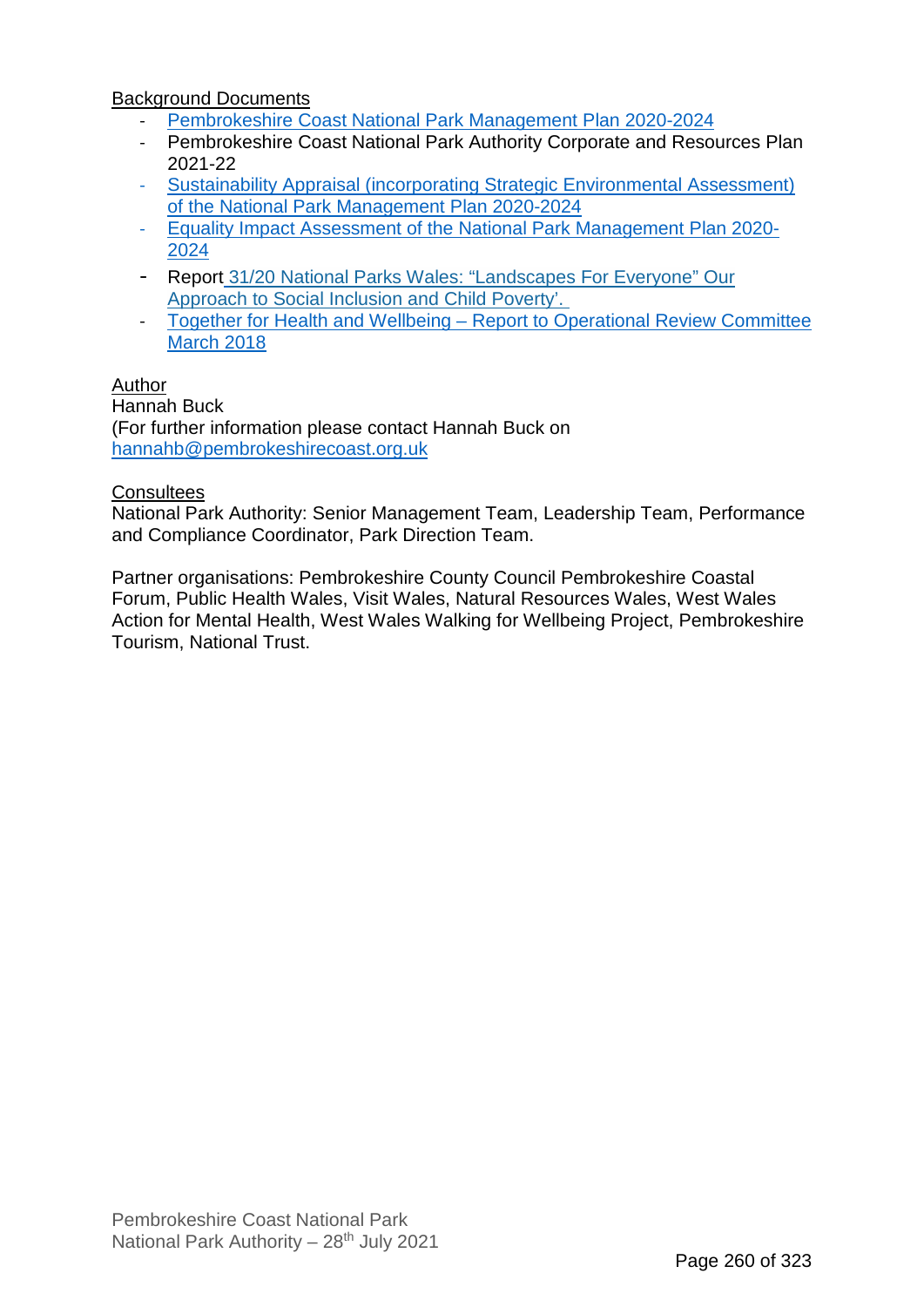# **Health and Wellbeing Strategic Plan and Priority Actions 2021**

# **Annex A**

This action plan should be read in conjunction with the [Pembrokeshire Coast National Park Management Plan 2020-2024.](https://www.pembrokeshirecoast.wales/wp-content/uploads/2021/04/National-Park-Management-Plan-2020-2024-Eng.pdf) It highlights priority actions for health and well-being for the National Park Authority to 2024. The plan will be reviewed annually.

The action plan contains actions for which funding has previously been approved. It may also indicate actions for which resourcing would be required. Where this is the case, any resourcing decision would be made in accordance with the Authority's standard procedures.

In each table, the status column is supported by a more detailed commentary on activity undertaken in the current financial year. This should be viewed in conjunction with the current Corporate and Resources Plan.

This plan was drafted with input from a range of Authority staff and was consulted on with senior management and team leaders. The following partners were also consulted: Pembrokeshire County Council (PCC), Natural Resources Wales (NRW), PLANED, Public Health Wales (PHW), West Wales Action for Mental Health (WWAFMH), Pembrokeshire Coastal Forum (PCF), Pembrokeshire Association of Voluntary Services (PAVS), MIND, and the National Trust (NT).

The action plan identifies work on which the National Park Authority intends to lead, however, delivery relies on collaboration with a range of partners at a local, regional and national level.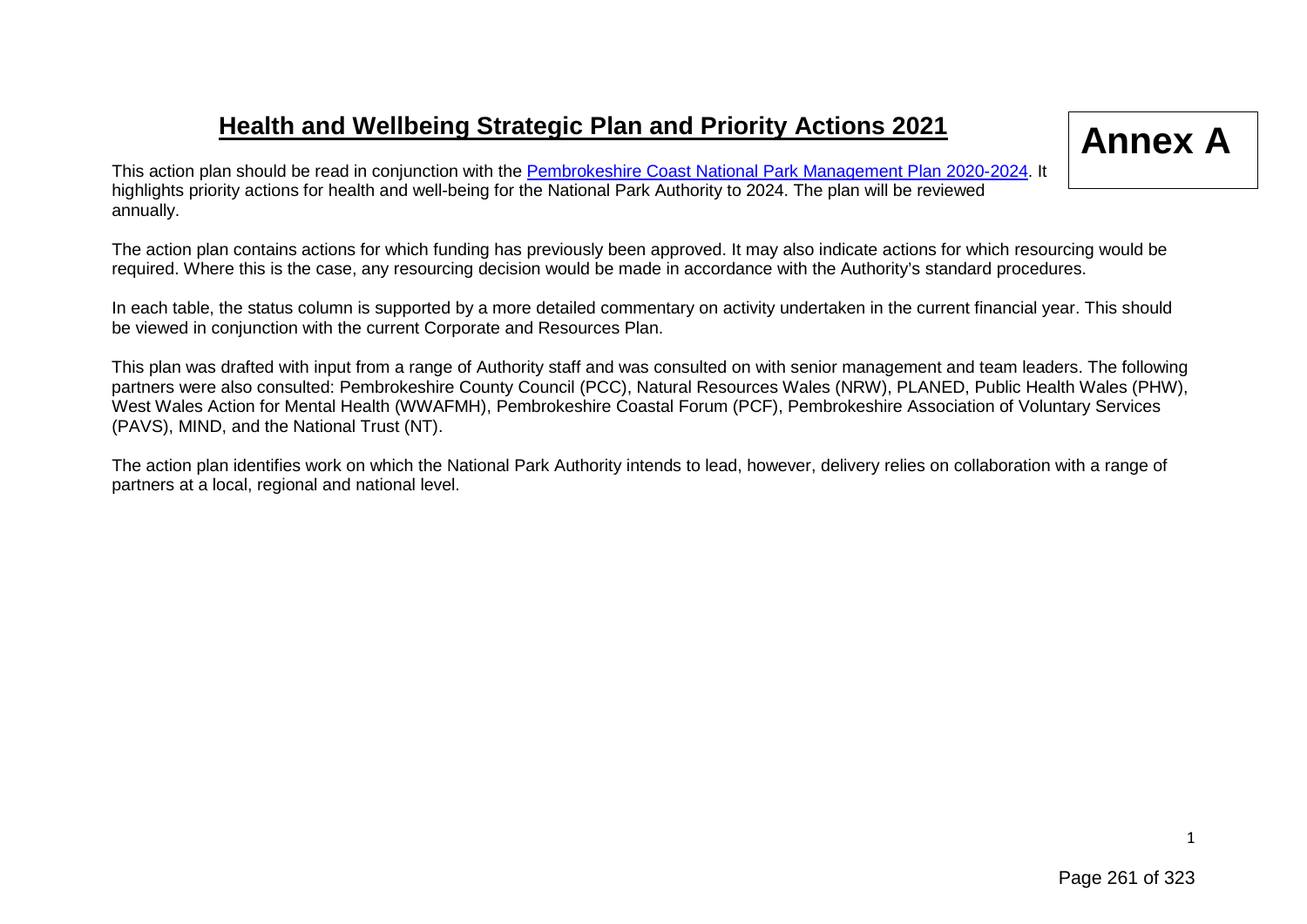## **Section A: Priority Area: Promotion and use of the National Park as a health and well-being asset.**

Contributes to Management Plan policies and associated impact areas: L1: Conserve and enhance National Park landscapes and seascapes; W1: Provide and promote sustainable outdoor recreation opportunities for all; W2: Provide and promote inspiring outdoor learning and personal development opportunities for all; H2: Promote the Welsh language and local dialects, and celebrate culture and creativity related to the landscape.

Contributes to the following Authority Well-being Objectives: Health and Well-being, Communities, Prosperity

Activities also support the Authority's *Responding to the Climate Change Emergency* action plan, in particular activities relating to supported walking.

| 1. Strategic - Collaborating with others to promote health benefits of the Park                                                                                                                                                                                                                   |                                                          |                                                |                                                                                                                                                            |               |                                                                                                                                                                            |  |  |  |  |
|---------------------------------------------------------------------------------------------------------------------------------------------------------------------------------------------------------------------------------------------------------------------------------------------------|----------------------------------------------------------|------------------------------------------------|------------------------------------------------------------------------------------------------------------------------------------------------------------|---------------|----------------------------------------------------------------------------------------------------------------------------------------------------------------------------|--|--|--|--|
| <b>Purpose:</b> To maximise the potential health and wellbeing benefits of the 'heath assets' within the National Park and the Authority<br>through collaboration with health and social care sector partners and other stakeholders.                                                             |                                                          |                                                |                                                                                                                                                            |               |                                                                                                                                                                            |  |  |  |  |
| Outcome: People's physical and mental well-being is improved through increasing awareness and access to health and well-being<br>opportunities in the National Park. This is facilitated through effective networks, co-production opportunities, the sharing of resources and<br>joint projects. |                                                          |                                                |                                                                                                                                                            |               |                                                                                                                                                                            |  |  |  |  |
| <b>Action / Initiative</b>                                                                                                                                                                                                                                                                        | <b>Timescales</b>                                        | Lead                                           | <b>Resources /</b>                                                                                                                                         | <b>Status</b> | <b>Activity 2020/21</b>                                                                                                                                                    |  |  |  |  |
|                                                                                                                                                                                                                                                                                                   |                                                          |                                                | <b>Cross-team working</b>                                                                                                                                  |               |                                                                                                                                                                            |  |  |  |  |
| <b>Strategic Engagement: Involvement with</b><br>Public Health Wales development of<br>strategic framework for social and green<br>solutions for health                                                                                                                                           | Current<br>Management<br>Plan period<br>$(2020 - 2024).$ | Health and<br><b>Tourism Policy</b><br>Officer | PCNPA Policy Officer<br>Other relevant PCNPA<br>Officers from Direction and<br><b>Discovery</b><br>Other WNPA officers<br><b>PHW Staff</b><br>NRW officers | Ongoing       | On-line platform (basecamp) set up to<br>maintain engagement during pandemic                                                                                               |  |  |  |  |
| Strategic Partnership: Involvement with<br>West Wales Nature Based Health Service<br>Network                                                                                                                                                                                                      | Current<br>Management<br>Plan period<br>$(2020 - 2024).$ | Health and<br><b>Tourism Policy</b><br>Officer | PCNPA Policy Officer,<br>Discovery Team<br>Director WWAMH                                                                                                  | Ongoing       | On-line platform (basecamp) set up to<br>maintain engagement during pandemic<br>Series of online workshops held over<br>2020 to shape future development of<br>the network |  |  |  |  |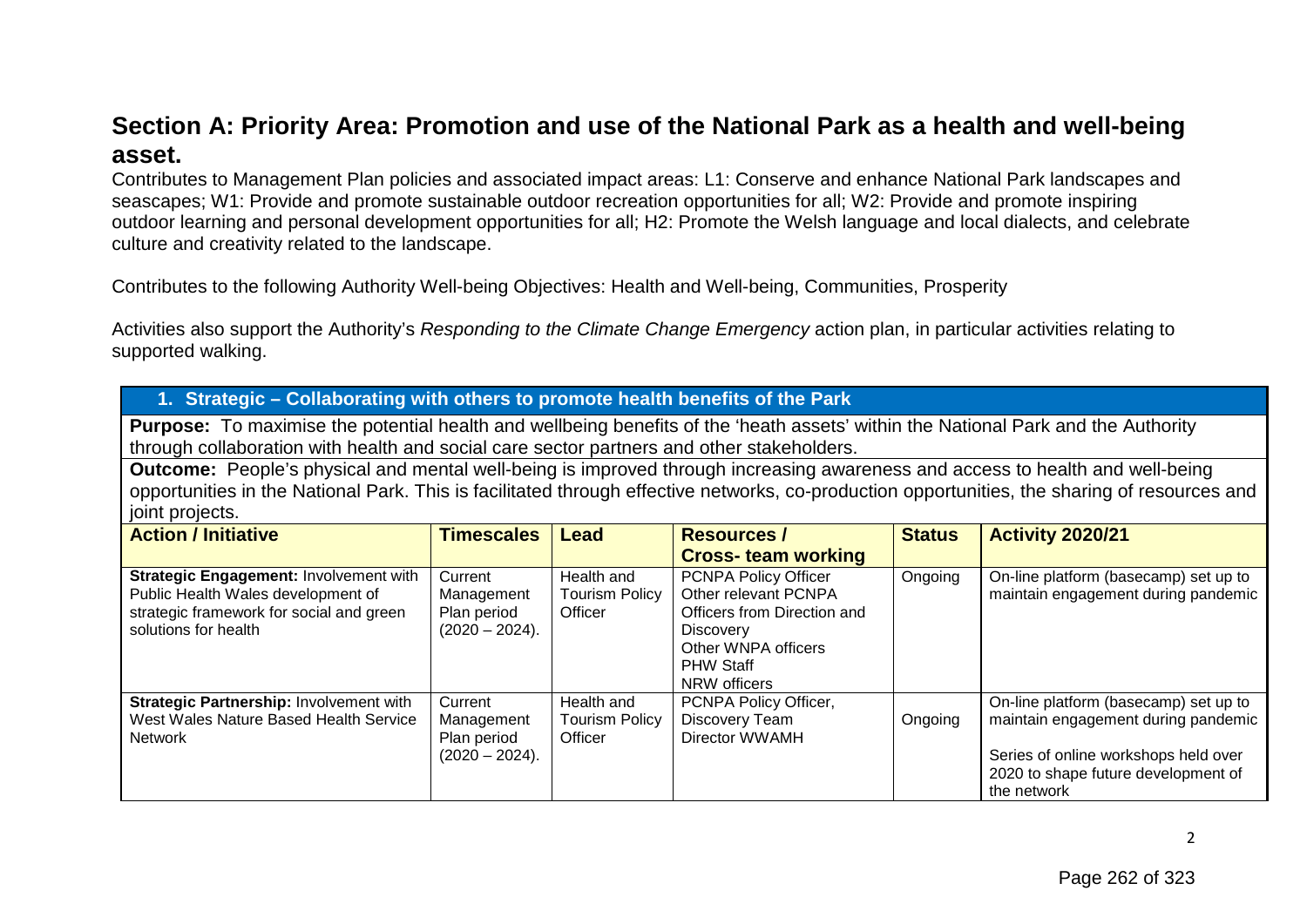| <b>Action / Initiative</b>                                                                                                                                                                      | <b>Timescales</b>                                        | <b>Lead</b>                                    | <b>Resources /</b>                                                                                                                                                                      | <b>Status</b> | <b>Activity 2020/21</b>                                                                                                                                                                                         |
|-------------------------------------------------------------------------------------------------------------------------------------------------------------------------------------------------|----------------------------------------------------------|------------------------------------------------|-----------------------------------------------------------------------------------------------------------------------------------------------------------------------------------------|---------------|-----------------------------------------------------------------------------------------------------------------------------------------------------------------------------------------------------------------|
|                                                                                                                                                                                                 |                                                          |                                                | <b>Cross-team working</b>                                                                                                                                                               |               |                                                                                                                                                                                                                 |
| Strategic Partnership: Involvement with<br>Let's Walk Pembrokeshire Partnership                                                                                                                 | Current<br>Management<br>Plan period<br>$(2020 - 2024).$ | Health and<br><b>Tourism Policy</b><br>Officer | PCNPA Policy Officer<br><b>Walkability Officer Discovery</b><br><b>Team PCNPA Access</b><br>Members of the LWP<br>partnership                                                           | On hold.      | Walking groups in Pembrokeshire all<br>ceased in the pandemic.<br>Plans to now align some of this work<br>with the West Wales Walking for<br>Wellbeing                                                          |
| Strategic Engagement: Engagement and<br>collaboration with other public bodies on<br>COVID-19 recovery planning related to<br>Physical and Mental Health and Well-<br>being recovery activities | Current<br>Management<br>Plan period<br>$(2020 - 2024).$ | Health and<br><b>Tourism Policy</b><br>Officer | PCNPA Policy Officer and<br>other relevant PCNPA<br>Officers from Direction,<br>Delivery and Discovery,<br>including Rangers<br>Other WNPA officers<br><b>PHW Staff</b><br>NRW officers | Underway      | Online platform (basecamp) set up to<br>maintain engagement with PHW and<br>during pandemic on social and green<br>solutions for health.                                                                        |
| 2. Promotion of health opportunities in the Park                                                                                                                                                |                                                          |                                                |                                                                                                                                                                                         |               |                                                                                                                                                                                                                 |
| Purpose: To promote health and wellbeing benefits and opportunities with the Park, in particular walking opportunities.                                                                         |                                                          |                                                |                                                                                                                                                                                         |               |                                                                                                                                                                                                                 |
| Outcome: People's physical and mental well-being is improved through increasing awareness and access to health and well-being<br>opportunities in the Park.                                     |                                                          |                                                |                                                                                                                                                                                         |               |                                                                                                                                                                                                                 |
| <b>Action / Initiative</b>                                                                                                                                                                      | <b>Timescales</b>                                        | Lead                                           | <b>Resources /</b><br><b>Cross team working</b>                                                                                                                                         | <b>Status</b> | <b>Activity 2020/21</b>                                                                                                                                                                                         |
| <b>Communication: Promotion of walks and</b><br>other health and well-being opportunities<br>in the Park through Authority's website                                                            | Current<br>Management<br>Plan period<br>$(2020 - 2024).$ | Health and<br><b>Tourism Policy</b><br>Officer | PCNPA Policy Officer,<br><b>Walkability Officer</b><br>Discovery Team, PCNPA<br>Access Officers, PCNPA<br>Comms Team<br>Members of the LWP<br>partnership                               | Underway      | New website shows all previous walks.<br>Opportunities to update and digitally<br>map some of the Walks for All pursued<br>by Walkability Officer during 2020 and<br>2021.<br>In process of employing Kickstart |

employee to map walks digitally and video to further promote the Walks for

All walks May 2021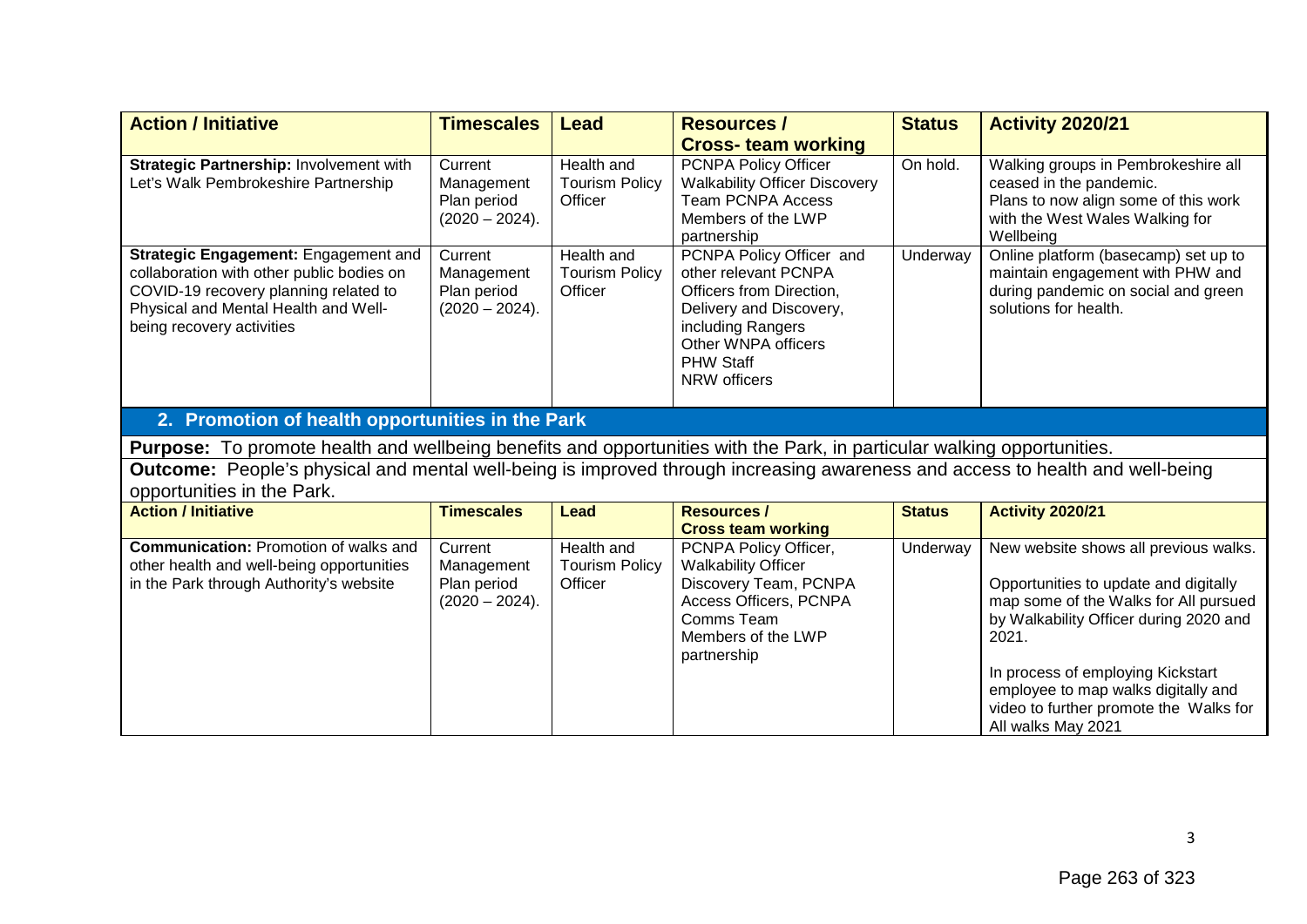| <b>Action / Initiative</b>                                                                                                                                                                                                                                                                                       | <b>Timescales</b>                                        | Lead                                           | <b>Resources /</b>                                                                                                                                                                                 | <b>Status</b> | <b>Activity 2020/21</b>                                                                                                                                                                                                           |
|------------------------------------------------------------------------------------------------------------------------------------------------------------------------------------------------------------------------------------------------------------------------------------------------------------------|----------------------------------------------------------|------------------------------------------------|----------------------------------------------------------------------------------------------------------------------------------------------------------------------------------------------------|---------------|-----------------------------------------------------------------------------------------------------------------------------------------------------------------------------------------------------------------------------------|
|                                                                                                                                                                                                                                                                                                                  |                                                          |                                                | <b>Cross team working</b>                                                                                                                                                                          |               |                                                                                                                                                                                                                                   |
| <b>Ongoing Service: Delivery of Walks led</b><br>by Authority rangers, centre staff and<br>volunteers                                                                                                                                                                                                            | Current<br>Management<br>Plan period<br>$(2020 - 2024).$ | Activity and<br>Events<br>Coordinator          | PCNPA Discovery. Rangers.<br>Centre Staff.<br>Direction - Community<br>Archaeology Officer Time.<br>Volunteer Activity Leaders.<br>Public Walks subject to<br>booking fee paid by<br>participants. | Ongoing       | 77 walks delivered across Authority as<br>regulations allowed in 2020/21.<br>Opportunities for small groups of 15<br>(plus 2 walk leader and backstop) will<br>be available from mid-2021 onwards -<br>restrictions permitting.   |
| <b>Ongoing Service: Delivery of the beach</b><br>wheelchair initiative and to develop further<br>all terrain opportunities for people with<br>limited mobility                                                                                                                                                   | Current<br>Management<br>Plan period<br>$(2020 - 2024).$ | Health and<br>Tourism Policy<br>Officer        | <b>Direction Team Access</b><br>Officer<br><b>Walkability Project Officer</b><br><b>PCNPA Countryside</b><br><b>Management Team</b>                                                                | Underway      | All chairs other than those at<br>Whitesands withdrawn from beachside<br>locations in 2020 with option for users<br>to collect chair from PCNPA HQ.<br>2021 beach wheelchair coordinator<br>appointed for a 6 month pilot project |
| Project: Development of new footpath<br>links and circular walk creation. Including<br>Progress made on new footpath link<br>between Newport and Nevern, Llwybr Pwll<br>Cornell and improvement of Public<br>footpath at Moylegrove to form circuit walk<br>from St Dogmaels via Moylegrove and<br>Poppit Sands. | Current<br>Management<br>Plan period<br>$(2020 - 2024).$ | <b>Access Officer</b>                          | <b>Direction Team Access</b><br>Officer<br><b>Walkability Project Officer</b><br>PCNPA Countryside<br><b>Management Team</b>                                                                       | Underway      | Management Agreements completed;<br>ground works in progress with<br>contractors, volunteers and staff.<br>Opening date TBC.                                                                                                      |
| Project: partnership approach to support<br>outdoor activity providers link with social<br>prescribing                                                                                                                                                                                                           | 2020-2022                                                | Health and<br><b>Tourism Policy</b><br>Officer | PCNPA Policy Officer<br><b>WWAMH</b><br>Recreation Plan group and<br><b>PCF</b>                                                                                                                    | Underway      | Connections made with Outdoor<br>Alliance to highlight opportunities of<br>social prescribing to the sector.                                                                                                                      |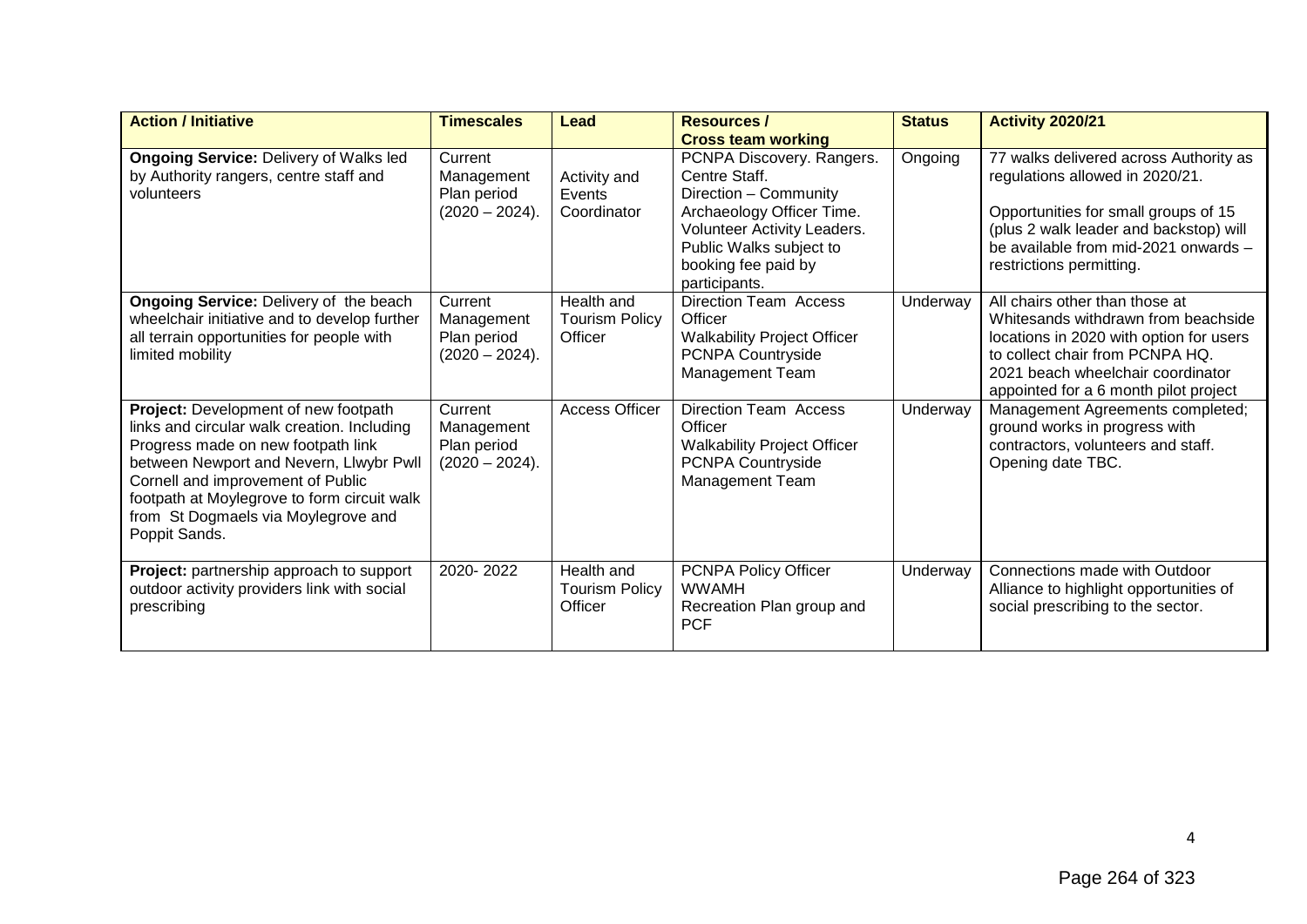## **3. Supported Walking and utilising the Park for social prescribing**

**Purpose:** To provide supported walking opportunities in and around the Park through the Walkability scheme and further develop our approach through delivery of the three year West Wales Walking for Well-being project. This project focuses on developing health and well-being walks starting at and linked to GP hubs promoting supported walking opportunities as a form of social prescribing.

**Outcome:** Barriers are removed to walking opportunities for people with a positive impact on people's physical and mental well-being. These activities support the wider preventative agenda promoted in the Welsh Government Strategy: A Healthier Wales: Our Plan for Health and Social Care and the through the Walking for Health Project a sustainable model is developed that can be replicated in other areas across Wales.

| <b>Action / Initiative</b>                                           | <b>Timescales</b>                                         |                                                | <b>Resources /</b><br><b>Cross team working</b>                                                                      | <b>Status</b> | <b>Activity 2020/21</b>                                                                                                                                                                                                                                                                               |
|----------------------------------------------------------------------|-----------------------------------------------------------|------------------------------------------------|----------------------------------------------------------------------------------------------------------------------|---------------|-------------------------------------------------------------------------------------------------------------------------------------------------------------------------------------------------------------------------------------------------------------------------------------------------------|
| <b>Ongoing Service: Walkability Scheme</b>                           | Current<br>Management<br>Plan period<br>$(2020 - 2024).$  | Walkability<br>Officer                         | Officer Time -Walkability<br>Officer                                                                                 | Ongoing       | 16 sessions as restrictions allowed<br>during 2020/21. Walks restarting May<br>2021.                                                                                                                                                                                                                  |
| <b>Ongoing Service: West Wales Walking</b><br>for Well-being Project | Current<br>Management<br>Plan period<br>$(2020 - 2024)$ . | <b>Discover</b><br>Team Leader                 | Funded through Welsh<br>Government Healthy and<br><b>Active Fund</b>                                                 | Underway      | 35 sessions offered by Pembrokeshire<br>West Wales Walking for Well-being<br>sessions in 2020/21.<br>West Wales Walking for Wellbeing<br>delivered a programme of on-line<br>training and support for walk leader<br>volunteers.<br>Virtual walking activity led by project<br>partners in Ceredigion |
| Project: Experiences for All and take<br>action recommended actions  | 2020-2022                                                 | Health and<br><b>Tourism Policy</b><br>Officer | Discovery Team<br>Park Direction<br>Interpretation Team<br>Communications<br>Funded through WG<br>underspend funding | Underway      | Project timeline realigned due to<br>COVID-19.<br>On line survey completed in 2021.<br>Final report due with recommendations<br>mid-2021.                                                                                                                                                             |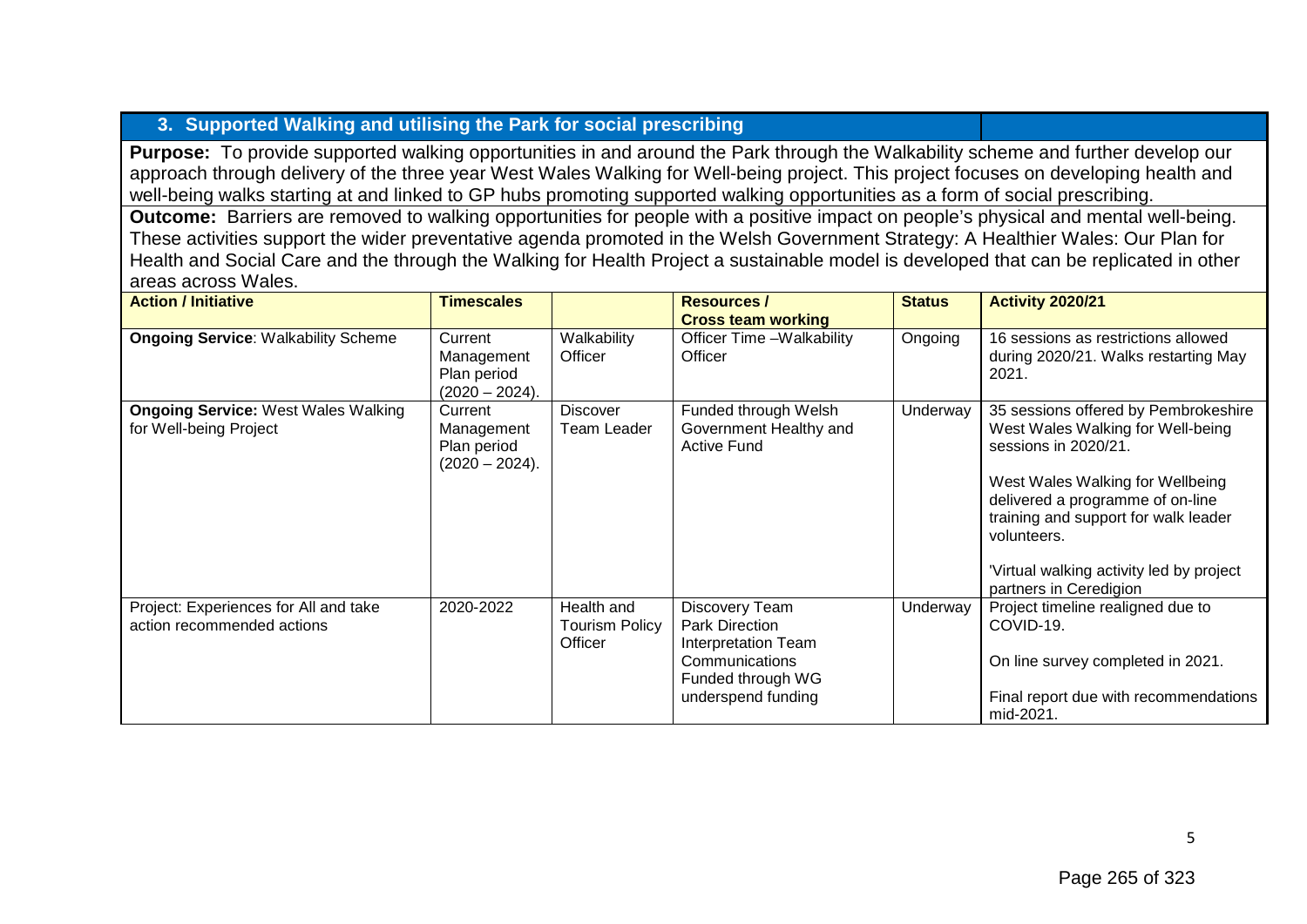## **4. Health and Well-being Projects and Initiatives**

**Purpose:** To promote well-being for people of all ages through developing, delivering and evaluating initiatives that focus on improving mental and physical health and address social isolation, particularly through volunteering. This will include evaluating and developing a follow on project to the Pathways Welsh Government supported volunteering project. Note: These activities may link in with Greening our communities' activity under the Climate Change Action Plan.

**Outcome:** A wide range of people are able to access volunteering and other opportunities in the Park that helps improve their physical and mental well-being.

| <b>Action / Initiative</b>                                                                                                                                                          | Timescales                                             | Lead                            | <b>Resources</b>                                                       | <b>Status</b> | <b>Activity 2020/21</b>                                                                                                                                                                                                                                                                     |
|-------------------------------------------------------------------------------------------------------------------------------------------------------------------------------------|--------------------------------------------------------|---------------------------------|------------------------------------------------------------------------|---------------|---------------------------------------------------------------------------------------------------------------------------------------------------------------------------------------------------------------------------------------------------------------------------------------------|
|                                                                                                                                                                                     |                                                        |                                 | <b>Cross-Team Working</b>                                              |               |                                                                                                                                                                                                                                                                                             |
| Project: Development and delivery of<br>health and well-being projects linked to<br>volunteering and outdoor/ heritage<br>engagement (e.g. Pathways, roots to<br>recovery project,) | Current<br>Management<br>Plan period<br>(2020 – 2024). | <b>Discovery</b><br>Team Leader | Discovery/ Rangers.<br>Centres. Community<br>Archaeology. Fundraising. | Underway      | Pathways - Impacted by COVID-19,<br>including issues around transport,<br>although several sessions undertaken,<br>including training (including on line),<br>countryside skills and conservation<br>works, and walks                                                                       |
|                                                                                                                                                                                     |                                                        |                                 |                                                                        |               | Roots to Recovery Project Bid-in<br>partnership with MIND Pembrokeshire<br>application for Lottery funding for<br>project submitted in January.                                                                                                                                             |
|                                                                                                                                                                                     |                                                        |                                 |                                                                        |               | Archaeology - 16 heritage volunteers<br>focused on scheduled monuments.<br>Number of Virtual events 2020-21<br>including delivery of the Archaeology<br>Day. Also, activities were delivered as<br>part of Heritage Guardians, Heritage<br>Watch and also working with<br>community groups. |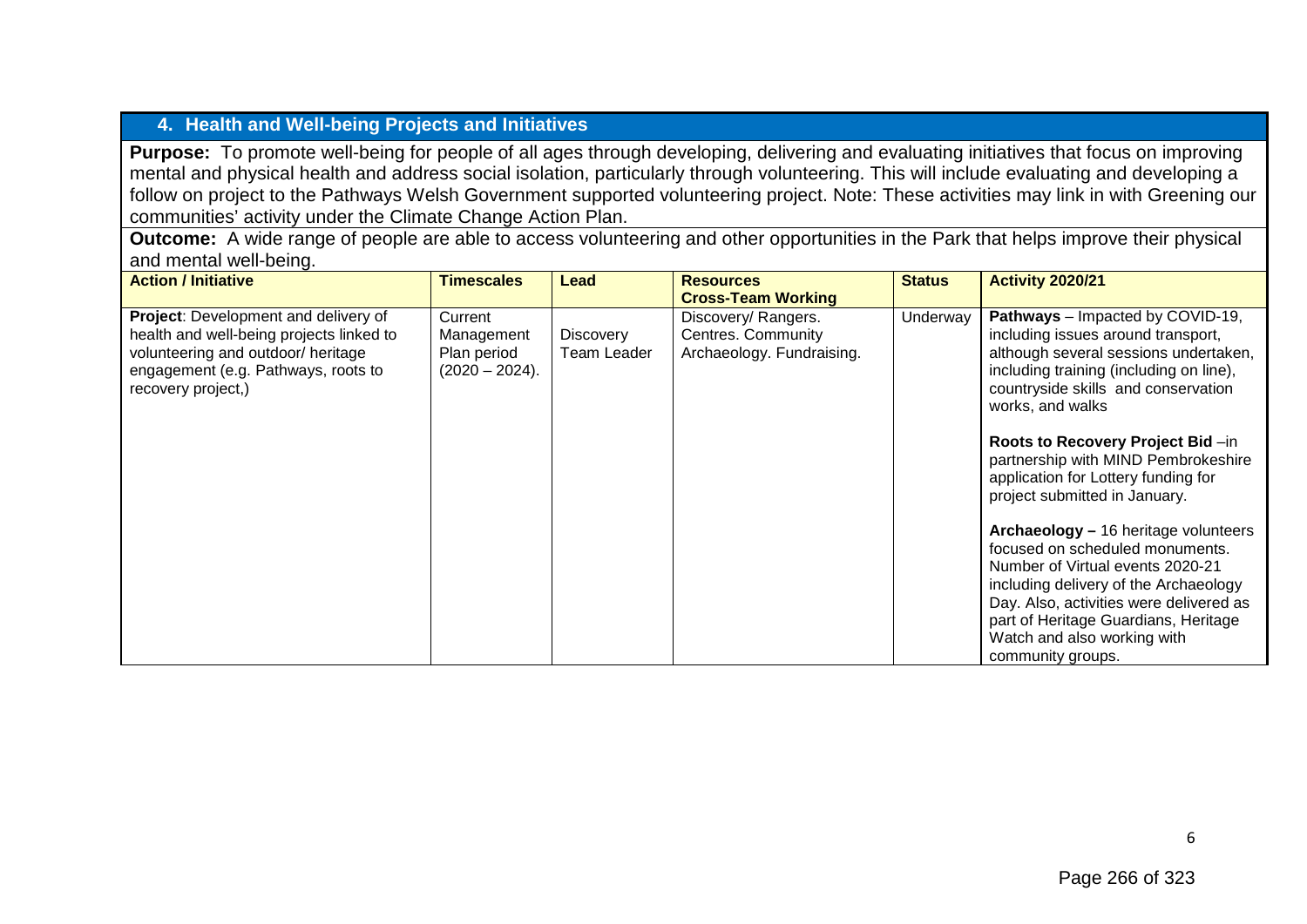| <b>Action / Initiative</b>                                                                                                                                 | <b>Timescales</b>                                        | Lead                 | <b>Resources</b>                                                                                                                                    | <b>Status</b> | <b>Activity 2020/21</b>                                                                                                                                                                                                                                                                                                                                                                                                                                                                                                                          |
|------------------------------------------------------------------------------------------------------------------------------------------------------------|----------------------------------------------------------|----------------------|-----------------------------------------------------------------------------------------------------------------------------------------------------|---------------|--------------------------------------------------------------------------------------------------------------------------------------------------------------------------------------------------------------------------------------------------------------------------------------------------------------------------------------------------------------------------------------------------------------------------------------------------------------------------------------------------------------------------------------------------|
| <b>Ongoing service: Providing volunteering</b><br>and social action opportunities in the Park<br>area, benefiting both people and the<br>Park's well-being | Current<br>Management<br>Plan period<br>$(2020 - 2024).$ | Volunteer<br>Officer | <b>Cross-Team Working</b><br><b>Volunteer Officer</b><br>Archaeology Officer<br>Ranger Team<br>Various cross NPA officers<br>as opportunities arise | Underway      | Limited Group volunteering occurred<br>during 2020/21 due to COVID-19.<br>Opportunities individual volunteering<br>increased<br>Engaged with officers across the<br>authority to identify diverse<br>volunteering opportunities.<br>Engaged with COVE (Volunteering)<br>hub to raise awareness for nature<br>based and conservation volunteering.<br>Archaeology - 16 heritage volunteers<br>focused on scheduled monuments.<br>Also, activities delivered via Heritage<br>Guardians, Heritage Watch and<br>through community groups.            |
| Project: Opportunities at Centres that<br>break down social isolation within<br>communities                                                                | Current<br>Management<br>Plan period<br>$(2020 - 2024).$ | Centre<br>Managers.  | Centres. Fundraising.                                                                                                                               | Ongoing       | Centres impacted by COVID-19<br>restrictions, with activities when open<br>focused on reopening activities.<br>OYP during 2020/21: Virtual St Davids<br>Day Dragon Parade; VSM involved in<br>Happy Museum peer learning project<br>with NPA Interpretation Officer.<br>Funding sought to support a<br>community based networking project at<br>Oriel y Parc, to support active<br>citizenship and issues surrounding<br>climate change.<br>Continued involvement with<br>Pembrokeshire Inspired (outdoor<br>market) when restrictions permitted |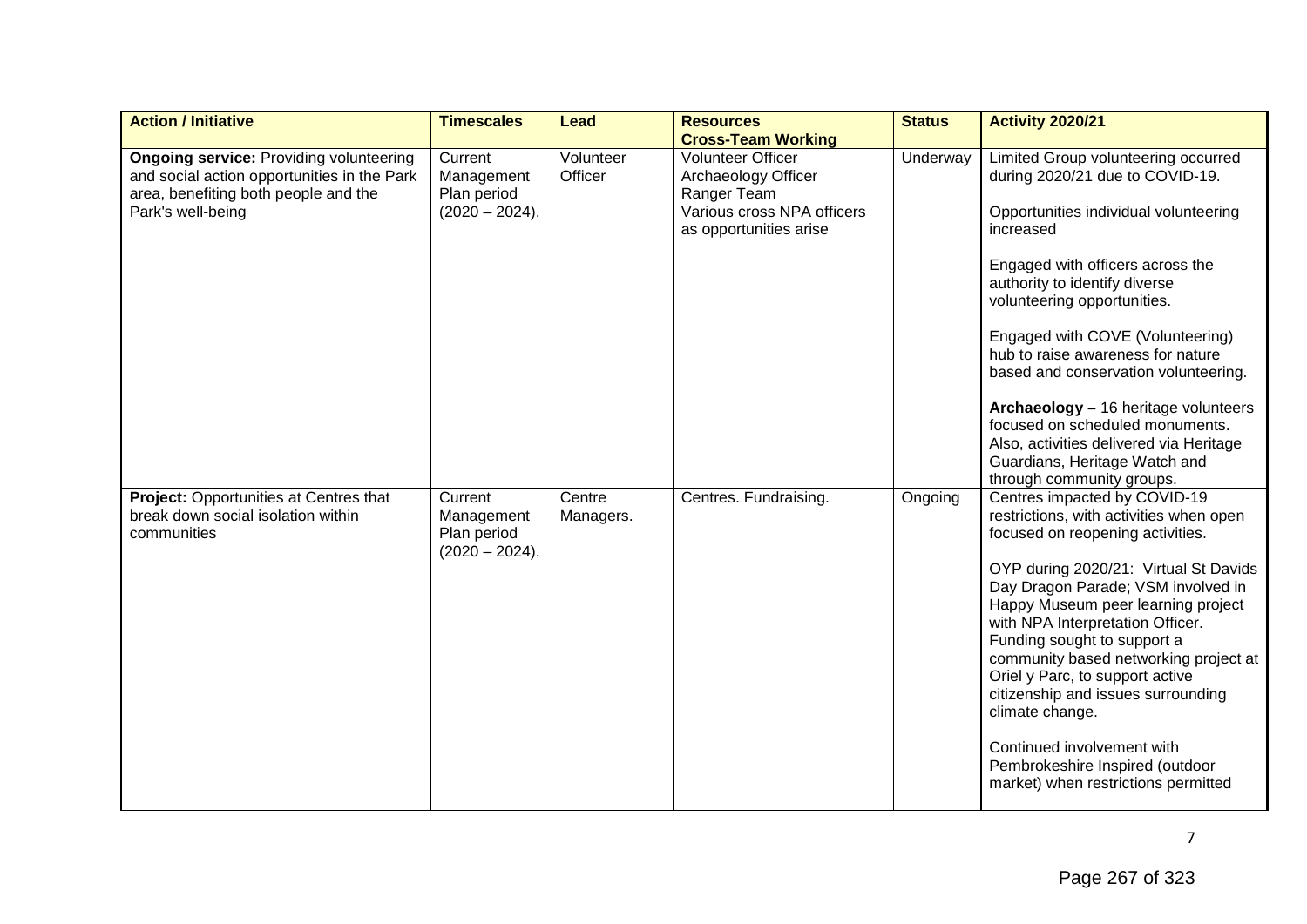|                                                                                                                                                                                                                                                                                                                                                                                                       |                                                                        |                                        |                                                              |               | Online exhibition was the Friends of<br>Oriel y Parc's annual competition for<br>schoolchildren                                                                                                                                               |  |  |  |  |  |
|-------------------------------------------------------------------------------------------------------------------------------------------------------------------------------------------------------------------------------------------------------------------------------------------------------------------------------------------------------------------------------------------------------|------------------------------------------------------------------------|----------------------------------------|--------------------------------------------------------------|---------------|-----------------------------------------------------------------------------------------------------------------------------------------------------------------------------------------------------------------------------------------------|--|--|--|--|--|
| 5. Development and Delivery of outdoor school and play opportunities and projects                                                                                                                                                                                                                                                                                                                     |                                                                        |                                        |                                                              |               |                                                                                                                                                                                                                                               |  |  |  |  |  |
| Purpose: To provide pre-school children, school children and young people with the opportunity to benefit from outdoor education and<br>play through our education programme, Roots project and through development of First 1000 days project. Through the Pembrokeshire<br>Outdoor Schools project empower and give schools and teachers the skills to engage pupils in outdoor education sessions. |                                                                        |                                        |                                                              |               |                                                                                                                                                                                                                                               |  |  |  |  |  |
| <b>Outcome:</b> More children and young people have access to and are benefitting from outdoor learning and opportunities to be physical<br>active. Teachers have the skills to deliver outdoor learning opportunities.                                                                                                                                                                               |                                                                        |                                        |                                                              |               |                                                                                                                                                                                                                                               |  |  |  |  |  |
| <b>Action / Initiative</b>                                                                                                                                                                                                                                                                                                                                                                            | <b>Timescales</b>                                                      | Lead                                   | <b>Resources</b><br><b>Cross-Team Working</b>                | <b>Status</b> | <b>Activity 2020/21</b>                                                                                                                                                                                                                       |  |  |  |  |  |
| Project: Delivery of Pembrokeshire<br><b>Outdoor Schools Project</b>                                                                                                                                                                                                                                                                                                                                  | Current<br>Management<br>Plan period<br>$(2020 - 2024)$<br>and beyond. | <b>Discovery</b><br><b>Team Leader</b> | Discovery.<br>Welsh Gov funded / Trust -<br>Postcode Lottery | Underway      | Provision of online outdoor education<br>materials.<br>Range of well attended Outdoor<br>School webinars held for teachers on<br>outdoor learning themes.                                                                                     |  |  |  |  |  |
| Project: Roots / Gwreiddiau Project<br>(funded by South Hook LNG via PCNPCT,<br>focused on re-connecting schools/<br>learners with food production in the Milford<br>Haven Cluster).                                                                                                                                                                                                                  | Current<br>Management<br>Plan period<br>$(2020 - 2024)$<br>and beyond. | <b>Discovery</b><br><b>Team Leader</b> | Discovery - Education<br>Officer,                            | Underway      | Project adapted during 2020/21 due to<br>COVID-19.<br>Autumn 2020 sessions held with<br>schools focus on creating growing<br>spaces in the grounds of each school<br>and also developing the value of<br>outdoor spaces for outdoor learning. |  |  |  |  |  |
| <b>Project:</b> First 1000 days project                                                                                                                                                                                                                                                                                                                                                               | Current<br>Management<br>Plan period<br>$(2020 - 2024).$               | <b>Discovery</b><br>Team Leader        | Discovery. Direction                                         | Underway      | Full funding achieved for First 1,000<br>Days and will launch in Spring 2021.                                                                                                                                                                 |  |  |  |  |  |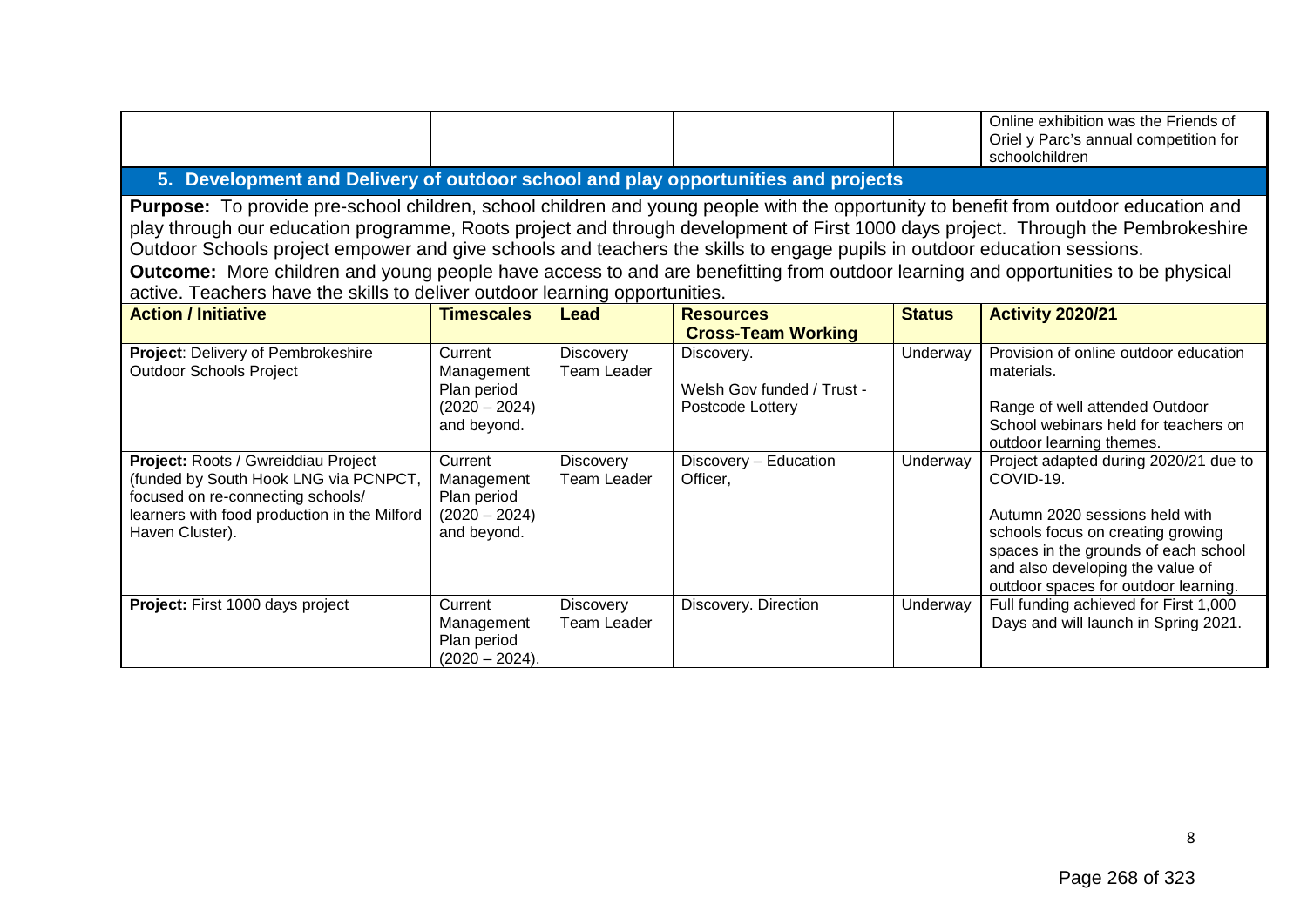| <b>Action / Initiative</b>                                                                                                            | <b>Timescales</b>                                                      | Lead                     | <b>Resources</b>                                                                                                                                                      | <b>Status</b> | <b>Activity 2020/21</b>                                                                                                                                                                                                                                                                                                                                                  |
|---------------------------------------------------------------------------------------------------------------------------------------|------------------------------------------------------------------------|--------------------------|-----------------------------------------------------------------------------------------------------------------------------------------------------------------------|---------------|--------------------------------------------------------------------------------------------------------------------------------------------------------------------------------------------------------------------------------------------------------------------------------------------------------------------------------------------------------------------------|
|                                                                                                                                       |                                                                        |                          | <b>Cross-Team Working</b>                                                                                                                                             |               |                                                                                                                                                                                                                                                                                                                                                                          |
| <b>Ongoing Service: Education Programme</b><br>-Delivery of outdoor learning opportunities<br>through Authority's education programme | Current<br>Management<br>Plan period<br>$(2020 - 2024)$<br>and beyond. | Discovery<br>Team Leader | Officer Time. Some school<br>sessions subject to booking<br>fee.<br>Discovery Team. Ranger<br>Team. Centres. Direction -<br>Community Archaeology/<br>Stitch in Time. | Ongoing       | Education programme delivery was<br>affected during 2020/21 by COVID-19<br>Activities offered in line with<br>regulations, but many cancellations by<br>schools<br><b>Archaeology - Heritage Guardians</b><br>sessions delivered via pre-recorded<br>videos with school in Pembroke to get<br>pupils interested in their heritage. Also<br>delivered an outdoor session. |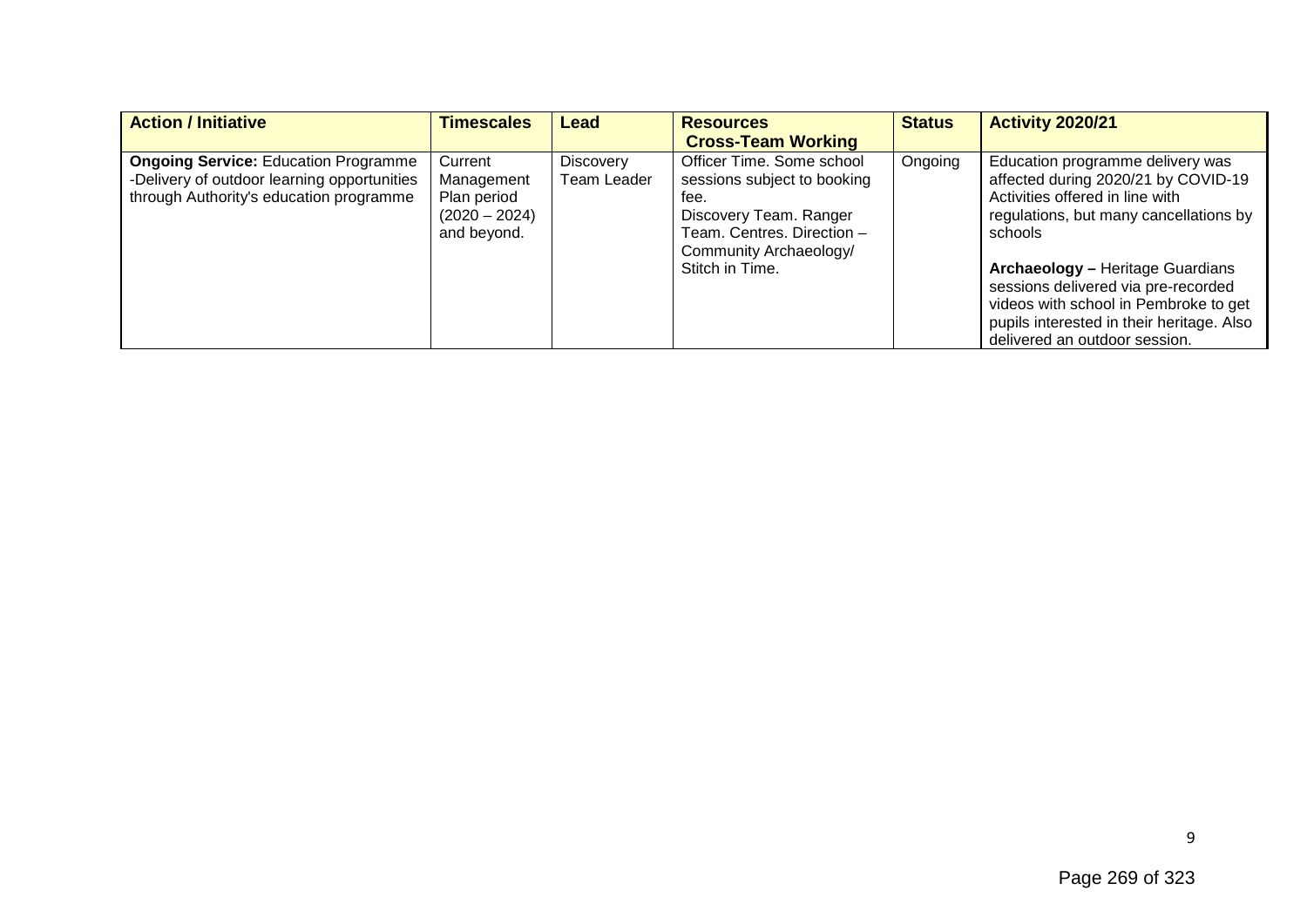## **Section B: Priority Area: Landscapes for Everyone - Increasing access and opportunities for people to benefit from engagement with the Park's Special Qualities**

Contributes to Management Plan policies and associated impact areas: L1: Conserve and enhance National Park landscapes and seascapes; L3: Protect and enhance natural soundscapes; W1: Provide and promote sustainable outdoor recreation opportunities for all; W2: Provide and promote inspiring outdoor learning and personal development opportunities for all; H1: Conserve and enhance landscapes of particular historic interest, Conservation Areas, scheduled monuments, listed buildings and their settings; H2: Promote the Welsh language and local dialects, and celebrate culture and creativity related to the landscape; N1: Contribute to a low carbon economy for Wales and adapt to climate change. Activities also support the Authority's *Responding to the Climate Change Emergency* Action Plan, in particular action on transport.

Contributes to following Authority Well Being Objectives: Equality, Health and Well-being, Communities.

Contributes to delivery of Authority's Equality Plan long term aim of creating a Park that is a Landscape for Everyone through supporting delivery of Equality Objective 1: By 2024, our promotion of the National Park as a destination will be representative of more diverse audiences and we will have removed some barriers to accessing the Park for underrepresented groups or those who face specific barriers. Resulting in a more diverse range of people benefiting from and experiencing its Special Qualities. Equality Objective 2: By 2024, we will ensure that solutions developed to address opportunities and challenges identified in the National Park Management Plan are inclusive and take account of the Plans Equality Impact Assessment

Contributes to delivery of Authority's Equality Plan long term aim on Our services are accessible and inclusive by default and our projects are contributing to addressing inequality through supporting delivery of Equality Objective 3: By 2024, we will have staff and volunteers trained and mechanisms in place to ensure we design, procure and deliver accessible and inclusive services. Equality Objective 4: By 2024, we will have developed and delivered projects and schemes that have positive benefits for those facing inequalities, in particular children and young families from deprived areas.

## **6. Landscapes for Everyone - Creating positive experiences and improving access for all where possible**

**Purpose:** To promote and support landscapes for everyone through a range of activities that breakdown barriers and increase opportunities for people to access and benefit from the Special Qualities of the National Park.

**Outcome:** The Authority has removed some barriers to accessing the Park for those facing specific barriers resulting in a more diverse range of people accessing, benefiting from and experiencing the Park's Special Qualities. In doing so creating a Park that is a landscape for everyone.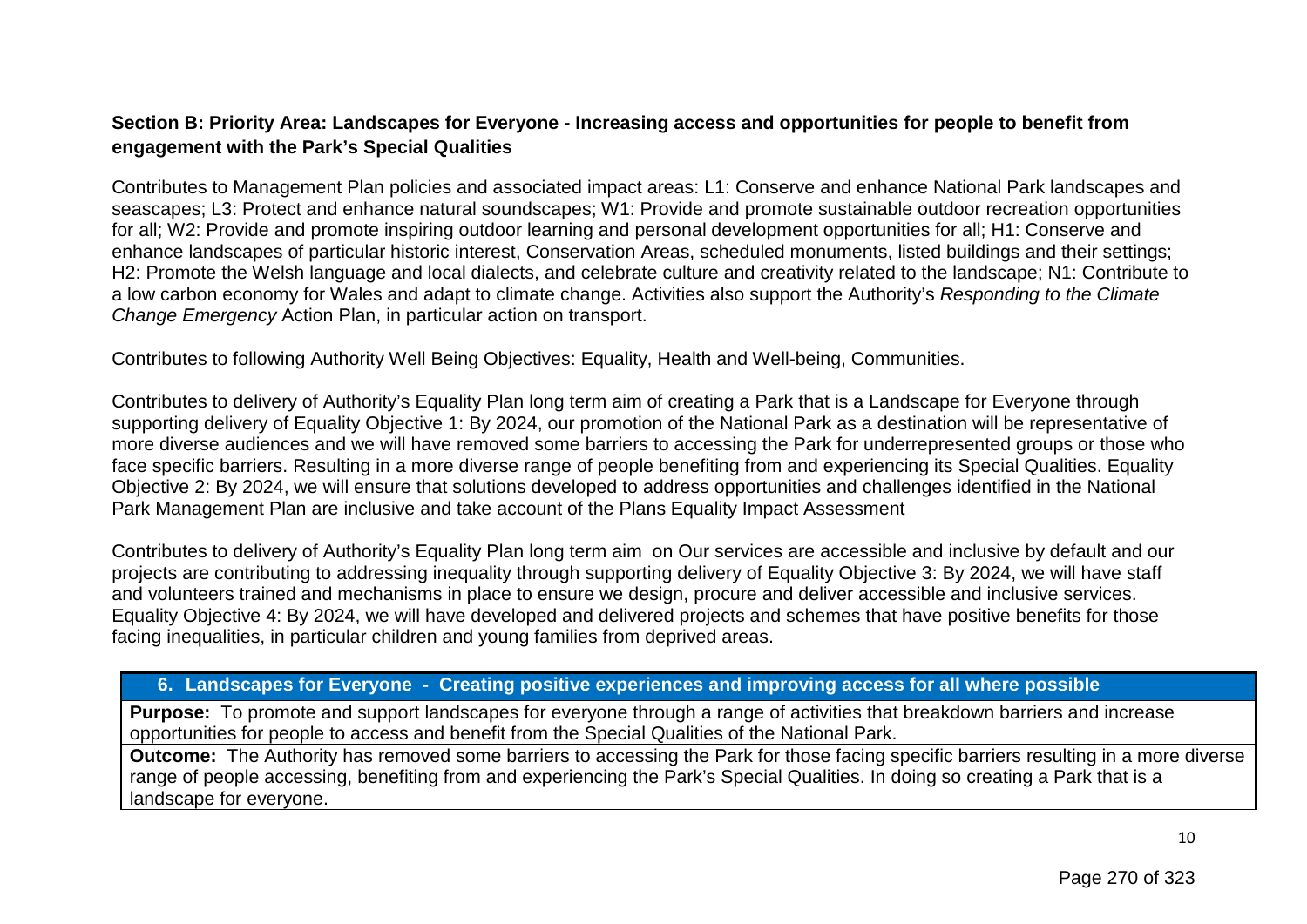| <b>Action / Initiative</b>                                                                                                                                                                                                                                                                                                                   | <b>Timescales</b>                                        | <b>Lead</b>                                                                                                             | <b>Resources/</b><br><b>Cross-Team Working</b>                                                    | <b>Status</b>                                                                                                                          | <b>Activity 2020/21</b>                                                                                                                                                                                                                                       |
|----------------------------------------------------------------------------------------------------------------------------------------------------------------------------------------------------------------------------------------------------------------------------------------------------------------------------------------------|----------------------------------------------------------|-------------------------------------------------------------------------------------------------------------------------|---------------------------------------------------------------------------------------------------|----------------------------------------------------------------------------------------------------------------------------------------|---------------------------------------------------------------------------------------------------------------------------------------------------------------------------------------------------------------------------------------------------------------|
| <b>Communication: Identify opportunities to</b><br>work collaboratively to ensure the<br>promotion of the National Park as a<br>destination reaches and is representative<br>of more diverse audiences. Promotion and<br>interpretation material take into account<br>accessibility and inclusivity as standard<br>practice (link to Ex4All) | Current<br>Management<br>Plan period<br>$(2020 - 2024).$ | Head of<br>Communications                                                                                               | Comms.<br>Interpretation.<br>Centres.                                                             | Ongoing                                                                                                                                | Experience For All project will<br>provide recommendations for<br>internal and partner work going<br>forward.                                                                                                                                                 |
| Project: Experiences for All Project<br>Research and implementation of<br>recommendations from the project                                                                                                                                                                                                                                   | 2020 - 2022                                              | Health and<br><b>Tourism Policy</b><br>Officer                                                                          | Discovery team Leader<br><b>Interpretation Team</b><br><b>Communications Team</b>                 | Underway                                                                                                                               | Project timeline realigned due to<br>COVID-19.<br>Online survey completed in 2021<br>Final report due with<br>recommendations mid 2021                                                                                                                        |
| Project: Further develop the Beach<br>Wheelchair Scheme and access<br>opportunities for rough terrain - i.e<br>Mountain Trike routes.                                                                                                                                                                                                        | Current<br>Management<br>Plan period<br>$(2020 - 2024).$ | <b>Health and</b><br><b>Tourism Policy</b><br>Officer                                                                   | Beach Wheelchair and<br><b>Outdoor Access Officer</b><br><b>Direction and Discovery</b><br>Team   | Ongoing                                                                                                                                | 3 Mountain Trikes purchased in<br>2020 and trailed in various<br>locations in NP.<br>Mobility Club to be piloted in<br>summer 2021 in Canaston Woods                                                                                                          |
| <b>Communication: Promotion of walks for</b><br>all, wheelchair walks and other accessible<br>opportunities in the Park through<br>Authority's website                                                                                                                                                                                       | Current<br>Management<br>Plan period<br>$(2020 - 2024).$ | Head of<br>Communications                                                                                               | Communications.<br><b>Access Officer</b><br>Beach Wheelchair and<br><b>Outdoor Access Officer</b> |                                                                                                                                        | System in place to record number<br>of downloaded Wheelchair map<br>walks every year.                                                                                                                                                                         |
| Projects: Physical Access Improvements,<br>Including - St Non's (St Davids), Creation<br>of more accessible circuit walk at reed bed<br>Freshwater East, Carew Castle Access.                                                                                                                                                                | Current<br>Management<br>Plan period<br>$(2020 - 2024).$ | <b>Building Projects</b><br>Manager<br>Countryside<br>Management<br>Team and<br>contractors<br>undertaking this<br>work | Direction - Access.<br>Countryside Management.<br>Property.<br>Fundraising.                       | Current<br>projects<br>at<br>different<br>stages $-$<br>activity<br>carrying<br>through to<br>2021/22<br>due to<br>impact of<br>COVID- | Access Improvements to St Nons<br>Well to start on site May 2021.<br>Accessible circuit walk at reed bed<br>Freshwater East, to be completed<br>autumn 2021.<br>Carew Castle Access: work<br>delayed but plan to commence<br>work in autumn/winter 2021/2022. |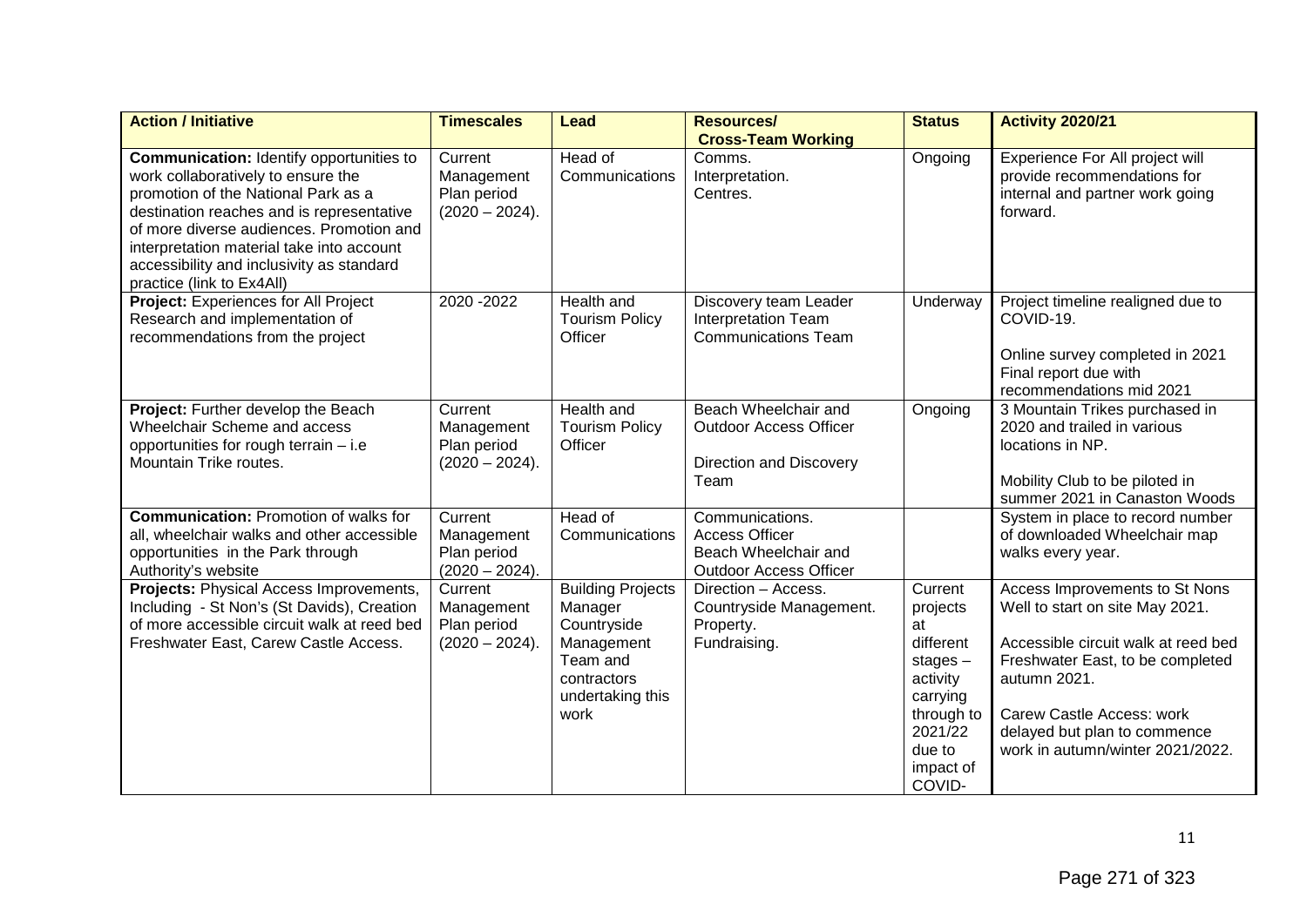|                                                                                                                                                                                                                                                                                                       |                                                          |                                                |                                                        | 19 on<br>delivery.                                                                                                           | Developing an enhanced<br>specification and inspection regime<br>for easy access routes.                                                                                                                                                                      |
|-------------------------------------------------------------------------------------------------------------------------------------------------------------------------------------------------------------------------------------------------------------------------------------------------------|----------------------------------------------------------|------------------------------------------------|--------------------------------------------------------|------------------------------------------------------------------------------------------------------------------------------|---------------------------------------------------------------------------------------------------------------------------------------------------------------------------------------------------------------------------------------------------------------|
| <b>Action / Initiative</b>                                                                                                                                                                                                                                                                            | <b>Timescales</b>                                        | <b>Lead</b>                                    | Resources/<br><b>Cross-Team Working</b>                | <b>Status</b>                                                                                                                | <b>Activity 2020/21</b>                                                                                                                                                                                                                                       |
| Project: Develop project checklist that<br>can be shared with partners to ensure<br>projects developed to address National<br>Park Management Plan impacts are<br>inclusive.                                                                                                                          | By end 2021                                              | Data and<br>Performance<br>Officer.            | Park Direction.<br>Discovery/ Rangers.<br>Fundraising. | Ongoing<br>Underway<br><b>Not</b><br>Started<br>Complete                                                                     | Experience for All report will feed<br>into the process, and form starting<br>basis of creating the checklist.                                                                                                                                                |
| Ways of Working: Support centres to<br>engage, join and develop initiatives that<br>support wider access to attractions,<br>heritage and arts opportunities.                                                                                                                                          | Current<br>Management<br>Plan period<br>$(2020 - 2024).$ | n/a                                            | Centres. Interpretation.<br>Fundraising.               | Removed<br>from Corp<br>Plan<br>2021/22<br><b>as</b><br>Authority<br>realigned<br>work in<br>response<br>to<br>COVID-<br>19. | Centre closure and staff furlough<br>during part of 2020/21<br>Activity in 2021/22 likely to focus on<br>reopening activities.<br>Work on developing inclusive<br>opportunities will continue, in<br>2021/22 this is likely to focus on our<br>digital offer. |
| Strategic: Work with others in the<br>development of local projects and<br>schemes that help address transport<br>challenges in the Park, taking into account<br>barriers different groups may face. (this<br>links in with actions within the responding<br>to climate change emergency action plan) | Current<br>Management<br>Plan period<br>$(2020 - 2024).$ | Health and<br><b>Tourism Policy</b><br>Officer | Direction. Interpretation.<br>Communications.          | Ongoing<br>Underway<br>Not<br>Started<br>Complete                                                                            | Work on active and sustainable<br>travel itineraries underway May<br>$2021 -$ with view to revamp<br>previous 'Green Traveller guide<br>2016                                                                                                                  |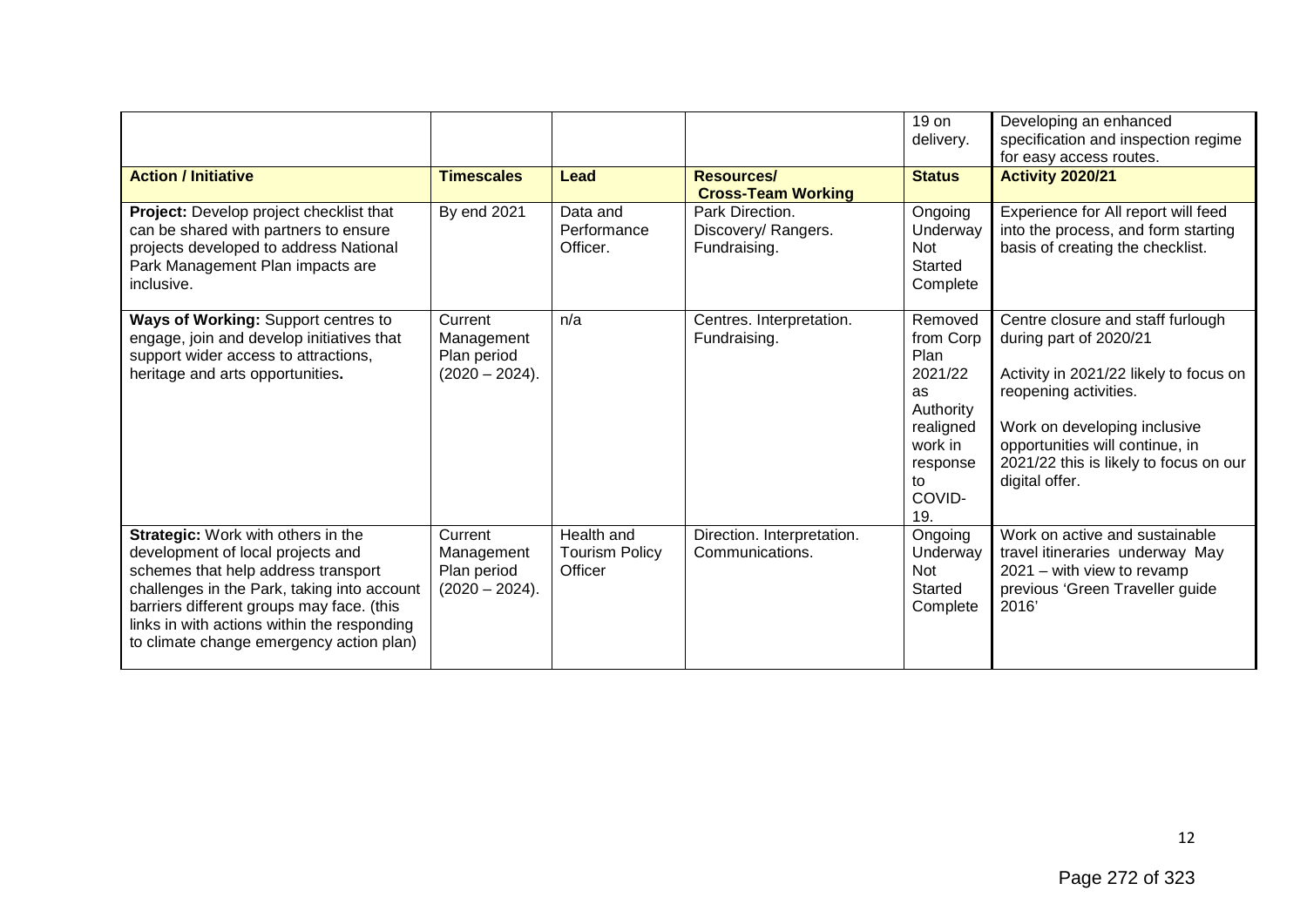**7. Landscapes for Everyone - Promoting social inclusion and supporting initiatives that assist those experiencing child poverty or socio economic disadvantage**

**Purpose:** To deliver social inclusion work that breaks down barriers to accessing the Park and its benefits, including those relating to rural and child poverty and socio economic disadvantage. Note: These activities may link in with 'Greening our communities' activity under the Climate Change Action Plan.

**Outcome:** The Authority is delivering activities that have a positive benefit for those facing inequalities and is using the Park's assets to achieve this. Barriers are removed so that more people are able to help look after the Park and experience its Special Qualities.

| <b>Action / Initiative</b>                                                                                                                                                                                                                                                                                                                                                                                                                                                                                                                                              | <b>Timescales</b>                                         | Lead                     | <b>Resources</b>                                                                                                                            | <b>Status</b>                                     | <b>Activity 2020/21</b>                                                                                                                                                                                                                                                                                                                                                                       |
|-------------------------------------------------------------------------------------------------------------------------------------------------------------------------------------------------------------------------------------------------------------------------------------------------------------------------------------------------------------------------------------------------------------------------------------------------------------------------------------------------------------------------------------------------------------------------|-----------------------------------------------------------|--------------------------|---------------------------------------------------------------------------------------------------------------------------------------------|---------------------------------------------------|-----------------------------------------------------------------------------------------------------------------------------------------------------------------------------------------------------------------------------------------------------------------------------------------------------------------------------------------------------------------------------------------------|
|                                                                                                                                                                                                                                                                                                                                                                                                                                                                                                                                                                         |                                                           |                          | <b>Cross-Team Working</b>                                                                                                                   |                                                   |                                                                                                                                                                                                                                                                                                                                                                                               |
| <b>Project Development: Development</b><br>and delivery of at least one project in<br>partnership with others that has positive<br>benefits for those facing inequalities, in<br>particular children and young families from<br>deprived areas                                                                                                                                                                                                                                                                                                                          | 2020-2022                                                 | Discovery Team<br>Leader | <b>Discovery Team Officers</b><br>Comms.<br>PCNPA Policy Officer,<br>Interpretation.<br>Centres.<br>Partnership with other<br>organisations | Ongoing<br>Underway<br>Not<br>Started<br>Complete | Funding secured for First 1000<br>Days project to begin in 2021/22.                                                                                                                                                                                                                                                                                                                           |
| <b>Ongoing Service:</b> Engage with partners<br>to provide social inclusion activities using<br>the Parks' assets to enhance access and<br>participation opportunities within the Park<br>and help break down social isolation for<br>some groups. Including engaging with<br>PCC Team around the family, future<br>works, community and support groups<br>(e.g. MIND, St David's Care in the<br>Community, Point Youth Centre), and<br>providing Youth Rangers Service.<br>Activities will include supporting people to<br>achieve and engage with John Muir<br>Award. | Current<br>Management<br>Plan period<br>$(2020 - 2024)$ . | Discovery Team<br>Leader | Discovery. Rangers. Centres                                                                                                                 | Ongoing                                           | Roots to Recovery bid (in<br>partnership with MIND) submitted<br>to Lottery.<br><b>Virtual Youth Committee Sessions</b><br>Youth rangers outdoor and online<br>engagement sessions held<br>Pathways 2 delivered short walks to<br>participants from VC gallery.<br>Talk and quiz with Solva Care.<br>Walkability walk delivered for 12<br>MIND participants.<br>Walk Leader Training session. |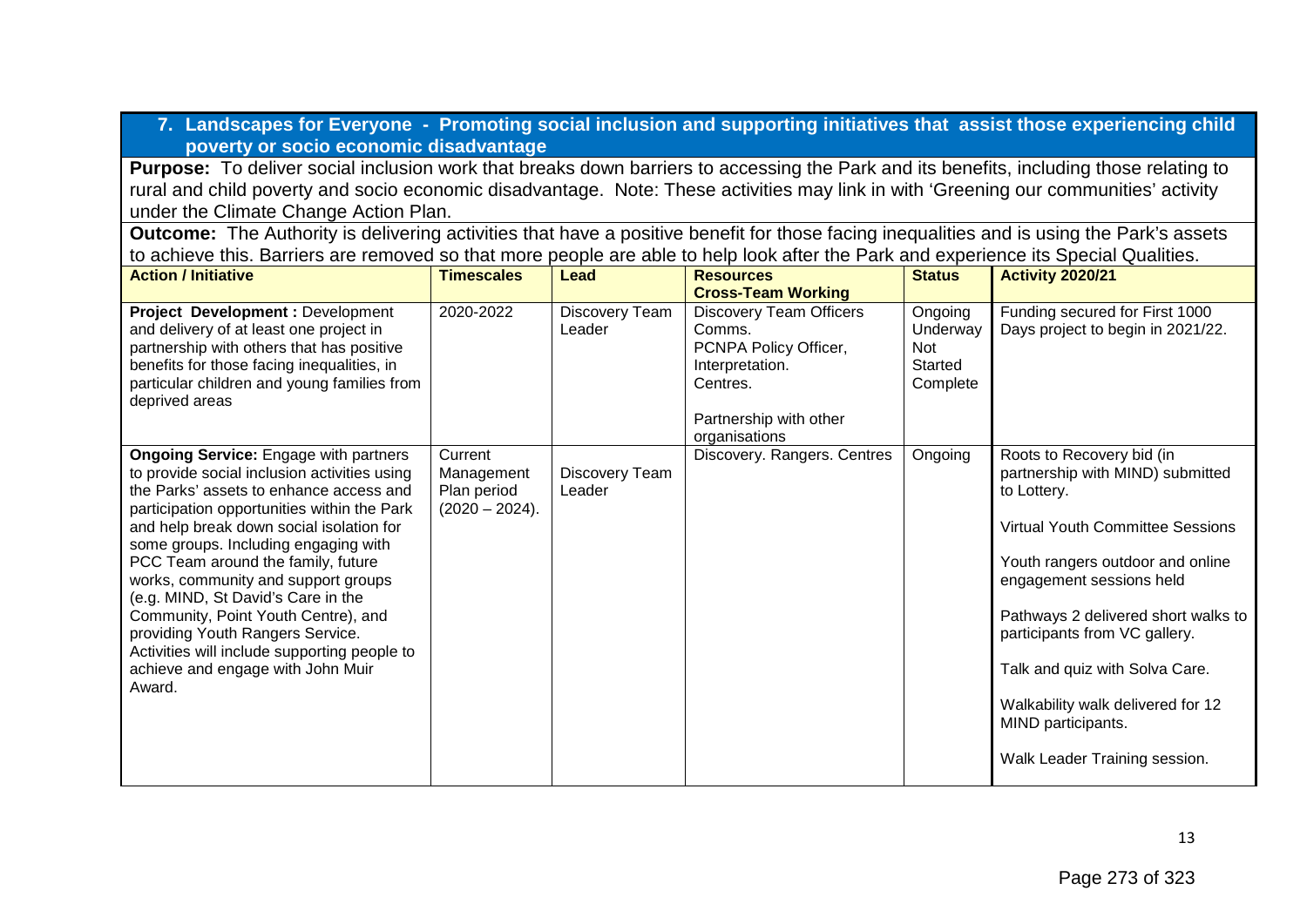|                                                                                                                                                                                                                                                                                                               |                                                          |                                                |                                                                                       |               | Joint work with UKNPAs and UK<br>Gov. Kickstarter Scheme for<br>2021/22                                                                                                             |
|---------------------------------------------------------------------------------------------------------------------------------------------------------------------------------------------------------------------------------------------------------------------------------------------------------------|----------------------------------------------------------|------------------------------------------------|---------------------------------------------------------------------------------------|---------------|-------------------------------------------------------------------------------------------------------------------------------------------------------------------------------------|
| <b>Action / Initiative</b>                                                                                                                                                                                                                                                                                    | <b>Timescales</b>                                        | Lead                                           | <b>Resources</b><br><b>Cross-Team Working</b>                                         | <b>Status</b> | <b>Activity 2020/21</b>                                                                                                                                                             |
| <b>Ongoing Service: Providing social action</b><br>and outdoor and heritage learning<br>opportunities for pupils and young people<br>with additional learning needs (including<br>working with Plas Coleg Dwbl students)                                                                                      | Current<br>Management<br>Plan period<br>$(2020 - 2024).$ | Archaeology<br>Officer                         | Discovery. Rangers.<br>Centres. Community<br>Archaeologist.                           | On hold       | No progress made during 2020-21<br>due to COVID-19.                                                                                                                                 |
| <b>Strategic: Completion of integrated</b><br>impact assessments on our strategic<br>decisions and ensure staff and Members<br>have the skills needed to pay due regard<br>to the socio economic duty. / Represent<br>Welsh National Parks on the Welsh<br>Government Socio-economic Duty<br>Guidance Group / | 2020 - 2022                                              | Data and<br>Performance<br>Officer             | Officer Time - Data and<br><b>Compliance Performance</b><br>Officer                   | Ongoing       | Member of WG guidance group<br>feeding into guidance and<br>engagement/ training material.<br>Integrated assessment approach<br>piloted on Corporate and<br>Resources Plan 2021/22. |
| Strategic Partnership: Engagement with<br>other Welsh National Parks on Social<br>Inclusion and development of joint position<br>statement with other Welsh National Parks<br>on social inclusion and child poverty                                                                                           | Current<br>Management<br>Plan period<br>$(2020 - 2024).$ | Health and<br><b>Tourism Policy</b><br>Officer | Officer Time - Direction,<br>Discovery, Data and<br>Compliance Performance<br>Officer | Underway      | Landscapes for All paper being<br>revised to reflect changes and<br>challenges brought about by the<br>pandemic May 2021                                                            |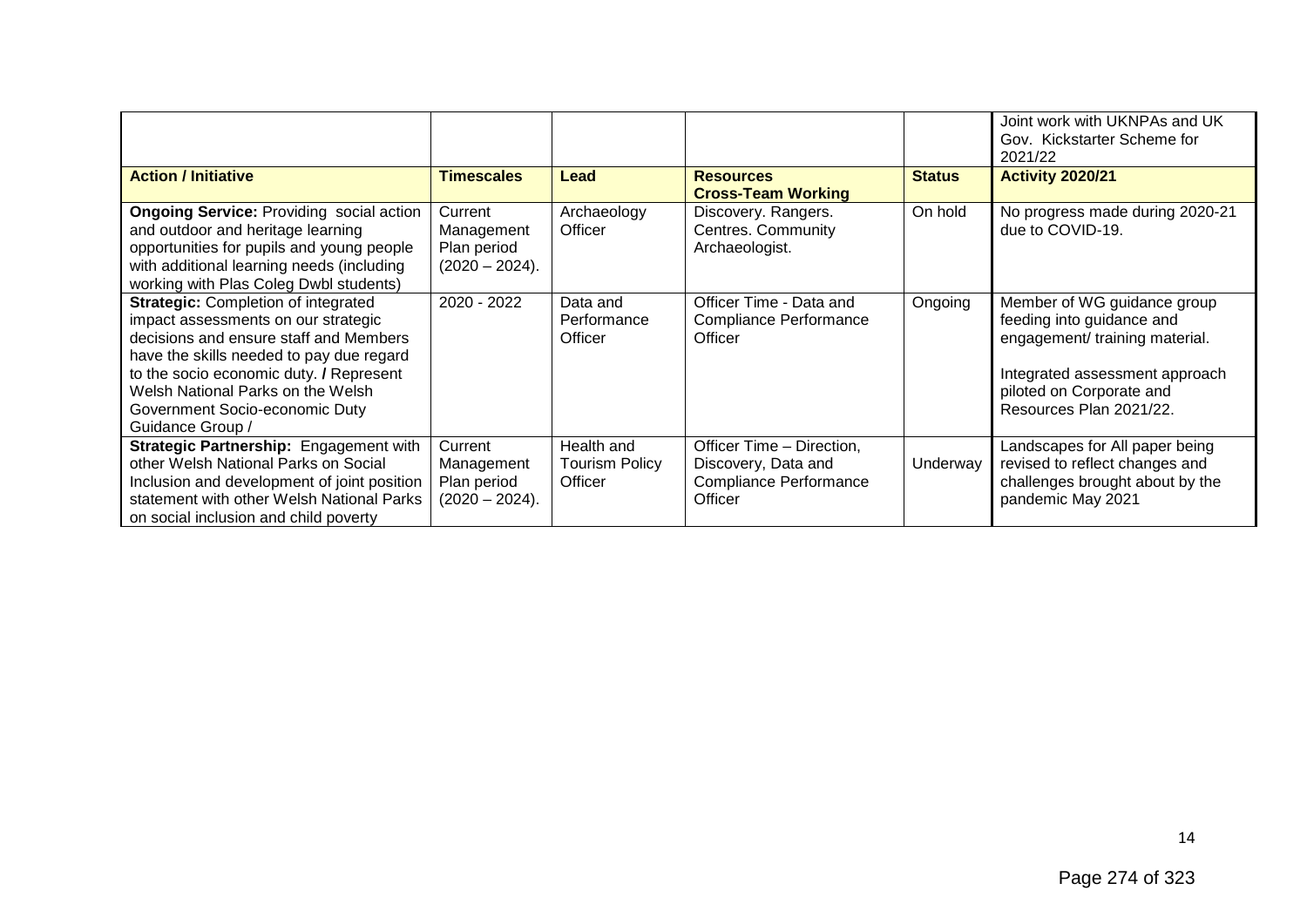## **Sustainable Recreation and Visitor Management Action Plan**

This action plan should be read in conjunction with the [Pembrokeshire Coast National Park Management Plan 2020-2024.](https://www.pembrokeshirecoast.wales/wp-content/uploads/2021/04/National-Park-Management-Plan-2020-2024-Eng.pdf) It highlights priority actions for sustainable tourism and recreation for the National Park Authority to 2024. The plan will be reviewed annually.

The action plan contains actions for which funding has previously been approved. It may also indicate actions for which resourcing would be required. Where this is the case, any resourcing decision would be made in accordance with the Authority's standard procedures.

In each table, the status column is supported by a more detailed commentary on activity undertaken in the current financial year. This should be viewed in conjunction with the current Corporate and Resources Plan.

This *Sustainable Recreation and Visitor Management Action Plan* was drafted with input from staff across the authority including Park Direction, Discovery Team, Ranger Team, Communications Team, Countryside Management Team. This action plan and was consulted on with senior management and team leaders. Visit Wales, the Pembrokeshire National Park Outdoor Recreation Planning Group and the Destination Pembrokeshire Plan working group were also consulted – these groups include Visit Pembrokeshire, Pembrokeshire Coastal Forum, Pembrokeshire County Council, PLANED, National Trust, Pembrokeshire Nature Partnership. The action plan identifies work on which the National Park Authority intends to lead, however, delivery relies on collaboration with a range of partners at a local, regional and national level.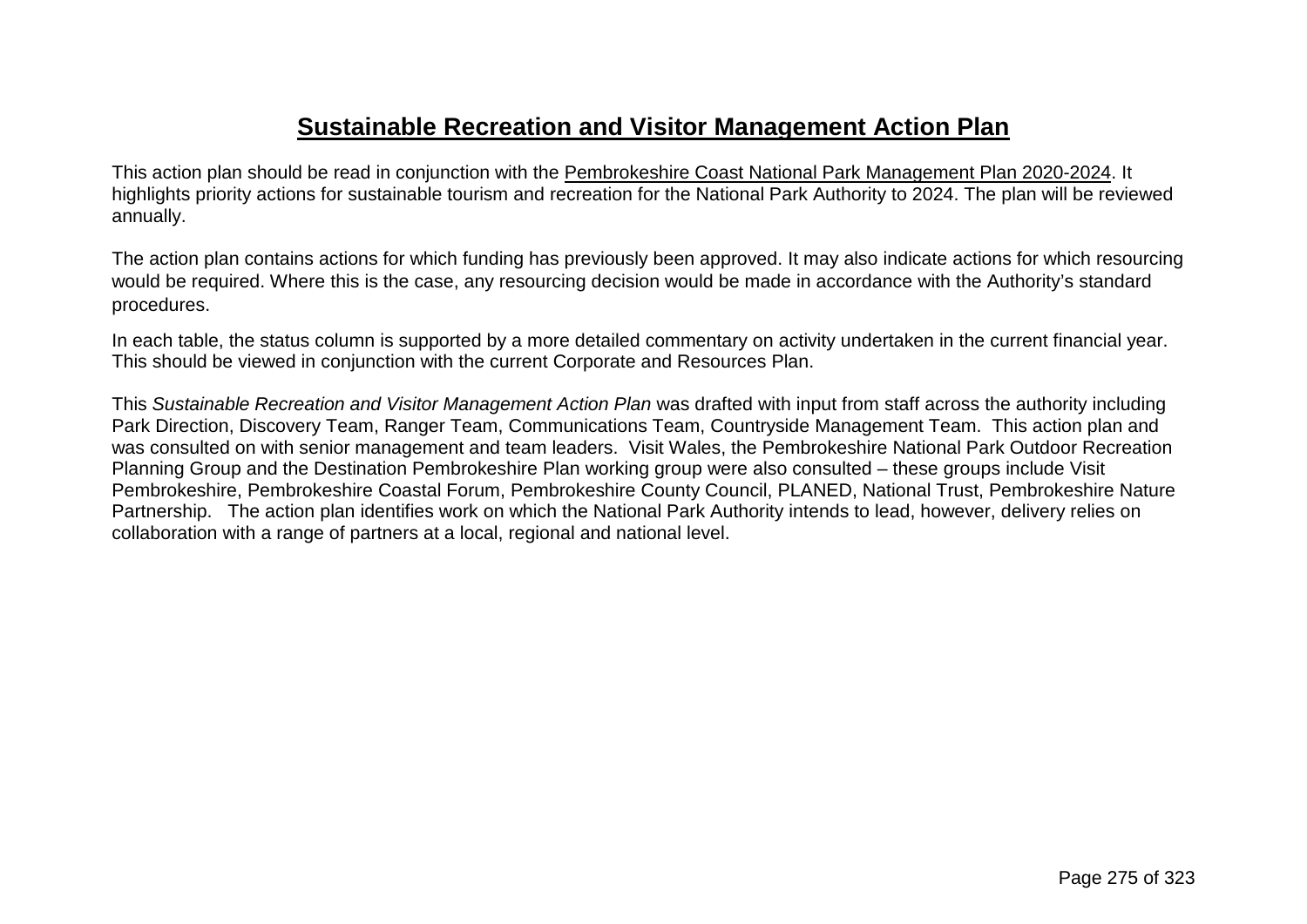## **a) Priority Area: Regenerative/ Sustainable Tourism and Recreation**

Contributes to National Park Management Plan policies and their associated impact areas: W1: Provide and promote sustainable outdoor recreation opportunities for all; W2: Provide and promote inspiring outdoor learning and personal development opportunities for all; N1: Contribute to a low carbon economy for Wales and adapt to climate change.

Contributes to the following National Park Authority Well-being Objectives: Prosperity (Work Streams: Sustainable Tourism and Recreation Management, Promotion and Engagement, Maintaining Public Rights of Way a Tourism Asset), Resilience (Work Stream: Biodiversity and Connectivity Projects), Global (Work Stream: Responding to the Climate Change Emergency), Health and Well-being (Work Streams: Promoting Health Benefits of the Park).

#### **1.Sustainable Tourism and Recreation – Management**

**Purpose:** To ensure tourism and recreation activities take into account the special qualities of the National Park and are not detrimental to it.

**Outcome:** Key partners work together and share information and resources for the benefit of the National Park.

| <b>Action / Initiative</b>                                                                                                                                                                                                                 | <b>Timescales</b>                          | Lead                                                                          | <b>Resources</b>                                                                                | <b>Status</b> | <b>Activity 2020/21</b>                                                                                                                                                                                                                                                                                             |
|--------------------------------------------------------------------------------------------------------------------------------------------------------------------------------------------------------------------------------------------|--------------------------------------------|-------------------------------------------------------------------------------|-------------------------------------------------------------------------------------------------|---------------|---------------------------------------------------------------------------------------------------------------------------------------------------------------------------------------------------------------------------------------------------------------------------------------------------------------------|
| Rangers and Summer Rangers continued<br>visitor, community and landowner liaison<br>during summer season.<br>(Including development and implementation<br>of incident reporting system for sites, Coast<br>Path and inland rights of way.) | Summer 2021 and<br>review going<br>onwards | Ranger Team Leader                                                            | <b>Ranger Service</b><br><b>Warden Service</b>                                                  | Underway.     | In 2020/21 PCC set up an incident<br>management centre to deal with<br>issues arising from the high visitor<br>numbers and the Rangers were<br>actively patrolling and feeding<br>issues into this Centre but also<br>responding to concerns reported by<br>the Centre such as overnight<br>camping, littering etc. |
| Responding to recommendations and<br>models identified from the external<br>sustainability research that the Authority<br>commissioned Swansea University to carry<br>out.                                                                 | Report due autumn<br>2021                  | <b>Health Wellbeing</b><br>Recreation and<br><b>Tourism Policy</b><br>Officer | Health Wellbeing<br>Recreation and<br><b>Tourism Policy</b><br>Officer<br>Ranger Team<br>Leader | <b>Behind</b> | COVID-19 restrictions and<br>additional pressures on higher<br>education has held project back                                                                                                                                                                                                                      |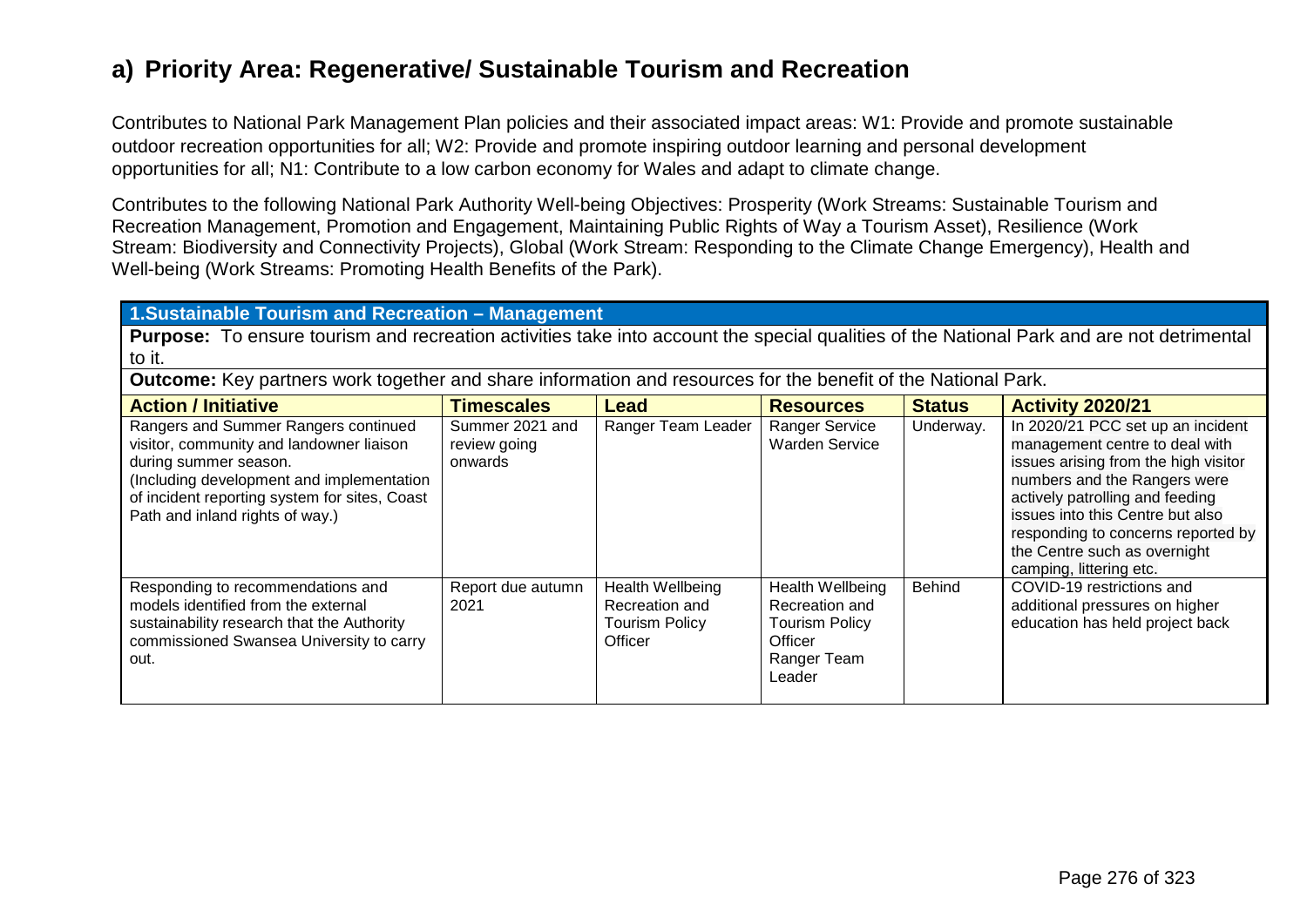| <b>Action / Initiative</b>                                                                                                                                                                                                                                                                                                       | <b>Timescales</b>                                               | <b>Lead</b>                                                                   | <b>Resources</b>                                                                                                                       | <b>Status</b> | <b>Activity 2020/21</b>                                                                                                                                                                                                                                                                                                                                                                 |
|----------------------------------------------------------------------------------------------------------------------------------------------------------------------------------------------------------------------------------------------------------------------------------------------------------------------------------|-----------------------------------------------------------------|-------------------------------------------------------------------------------|----------------------------------------------------------------------------------------------------------------------------------------|---------------|-----------------------------------------------------------------------------------------------------------------------------------------------------------------------------------------------------------------------------------------------------------------------------------------------------------------------------------------------------------------------------------------|
| Collaboration with the Pembrokeshire<br>Nature Partnership to support a range of<br>initiatives in the National Park that support<br>nature recovery and conservation                                                                                                                                                            | Current<br>Management Plan<br>period (2020-2024)<br>and beyond. | <b>Biodiversity Officer</b>                                                   | Ranger Team<br><b>Volunteer Officer</b><br>Archology Officer<br><b>NRW Officers</b><br><b>SAC Officer</b>                              | Ongoing       | PCNPA make a financial<br>contribution to the Pembrokeshire<br>Nature Partnership. Selection of<br>projects include woodland creation<br>with Community archaeologist;<br>GBC and Newport Area<br>Environment Group on water<br>quality CLEAN Project; Bee<br>Friendly city in St Davids; project to<br>bolster the ecological resilience of<br>NW Pembs Commons SAC near St<br>Davids. |
| Collaboration: Supporting the World Rowing<br>and Beach Sprints in Saundersfoot<br>(2021/22) through the Health and the Health<br><b>Wellbeing Recreation and Tourism Policy</b><br>Officer being engaged as their sustainability<br>manager. Developing a sustainable event<br>management system to ISO 20121: 2012<br>standard | Event scheduled for<br>October 2022                             | <b>Health Wellbeing</b><br>Recreation and<br><b>Tourism Policy</b><br>Officer | <b>Health Wellbeing</b><br>Recreation and<br><b>Tourism Policy</b><br>Officer                                                          | Underway      | Sustainable KPIs drafted ready for<br>'500 days' launch on 25 <sup>th</sup> May<br>2021                                                                                                                                                                                                                                                                                                 |
| Collaboration: Co-ordinate the ongoing<br>review of the Managing Visitor Pressures<br>and Visitor Experiences with external<br>partners (supporting management of hot<br>spot sites in the Park and ongoing and new<br>recreation issues)                                                                                        | Current<br>Management Plan<br>period (2020-2024)<br>and beyond. | Health Wellbeing<br>Recreation and<br><b>Tourism Policy</b><br>Officer        | <b>Health Wellbeing</b><br>Recreation and<br><b>Tourism Policy</b><br>Officer<br>Ranger Team<br>leader<br><b>Access Team</b><br>Leader | Underway      | 2021 document finalised for<br>reference.                                                                                                                                                                                                                                                                                                                                               |
| Collaboration: Continue to participate in the<br>Pembrokeshire Water Safety forum,<br>including supporting the forum through<br>collating and mapping coastal and<br>foreshore incidents.                                                                                                                                        | Current<br>Management Plan<br>period (2020-2024)<br>and beyond. | Ranger Team Leader                                                            | Ranger Team<br>Leader                                                                                                                  | Ongoing       | Ongoing engagement with Water<br>Safety Forum, including logging of<br>foreshore incidents. Ranger<br>Manager chaired the<br>Pembrokeshire Beach Liaison<br>Group in March 2021.                                                                                                                                                                                                        |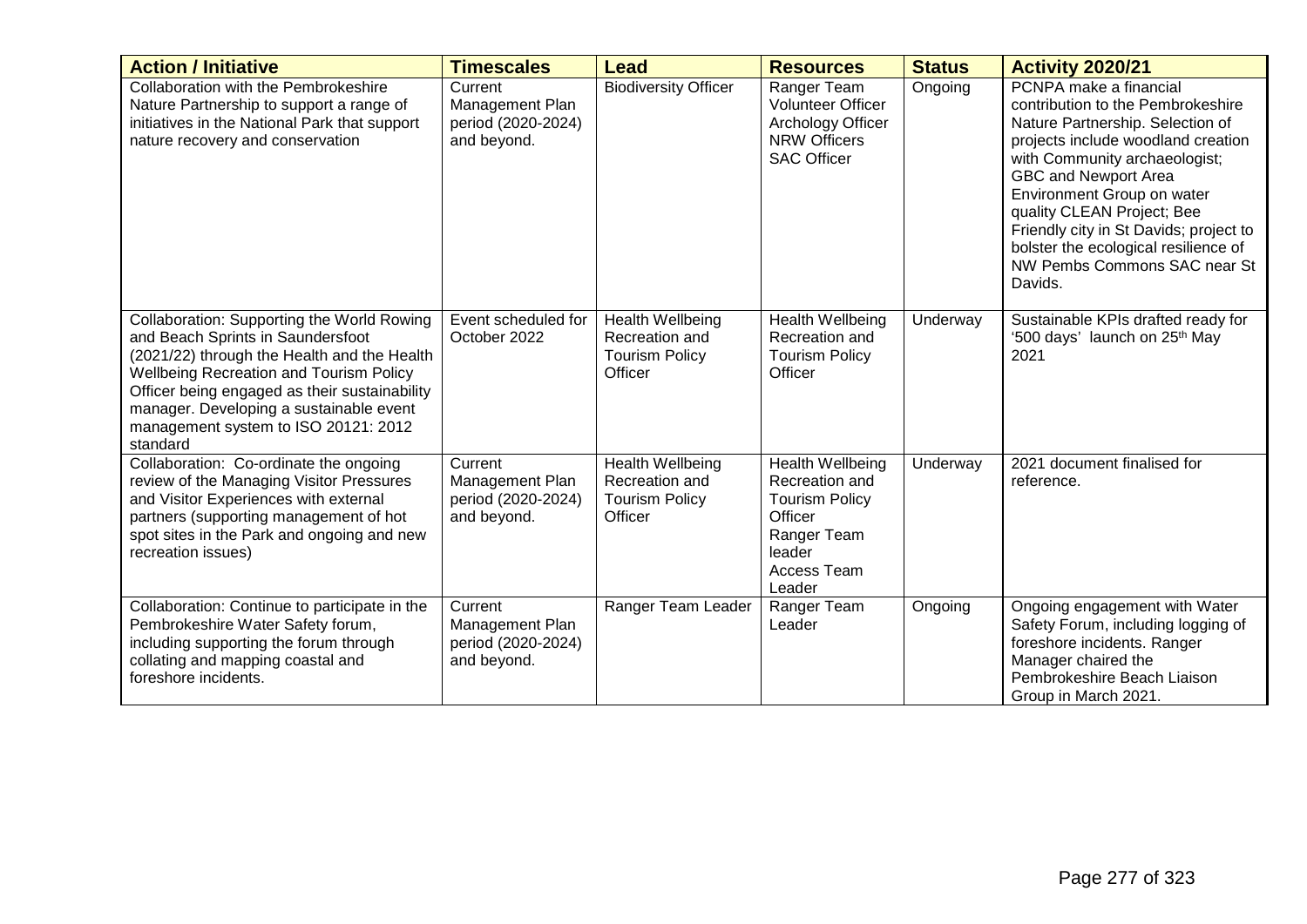| <b>Action / Initiative</b>                                                                                                                                                                                                                                                                                   | <b>Timescales</b>                                               | Lead                                                                   | <b>Resources</b>                                                                                                                                | <b>Status</b> | <b>Activity 2020/21</b>                                                                                                                                                                                                                                                                                                                                                                                                                                                      |
|--------------------------------------------------------------------------------------------------------------------------------------------------------------------------------------------------------------------------------------------------------------------------------------------------------------|-----------------------------------------------------------------|------------------------------------------------------------------------|-------------------------------------------------------------------------------------------------------------------------------------------------|---------------|------------------------------------------------------------------------------------------------------------------------------------------------------------------------------------------------------------------------------------------------------------------------------------------------------------------------------------------------------------------------------------------------------------------------------------------------------------------------------|
| Collaboration: Rangers, including the<br>Castlemartin Ranger will continue to liaise<br>with recreational groups and Pembrokeshire<br>Coastal Forum, supporting delivery of the<br>Pembrokeshire Outdoor Charter                                                                                             | Current<br>Management Plan<br>period (2020-2024)<br>and beyond. | Ranger Team Leader                                                     | <b>Ranger Service</b>                                                                                                                           | Ongoing       | Members of the Pembrokeshire<br>Recreation Plan Group, Milford<br>Haven Waterway Recreation<br>Management Group and the<br>Pembrokeshire Outdoor Charter<br>Group.<br><b>Consultation with Castlemartin</b><br>Range Recreation and Access<br>Group took place via e-mail in this<br>year.<br>Hosted and chaired the annual<br>Pembrokeshire Cliff Climbing<br>liaison Group.<br>Coastal heritage virtual event<br>hosted by Community archaeologist<br>with PFC March 2021. |
| Collaboration: Continue to work with other<br>National Park Authorities on the<br>development of Sustainable Tourism<br>Indicators, focused on considerations<br>relating to regenerative tourism and to<br>identify collaborative actions and share<br>information and resources on sustainable<br>tourism. | 2021-2022                                                       | Health Wellbeing<br>Recreation and<br><b>Tourism Policy</b><br>Officer | Health Wellbeing<br>Recreation and<br><b>Tourism Policy</b><br>Officer<br>Ranger Manager<br><b>LDP Policy Officer</b><br>Communications<br>Team | Underway      | Discussions had with WNP and<br>UKNPA on this topic with view to<br>identify KPIs by 2022.                                                                                                                                                                                                                                                                                                                                                                                   |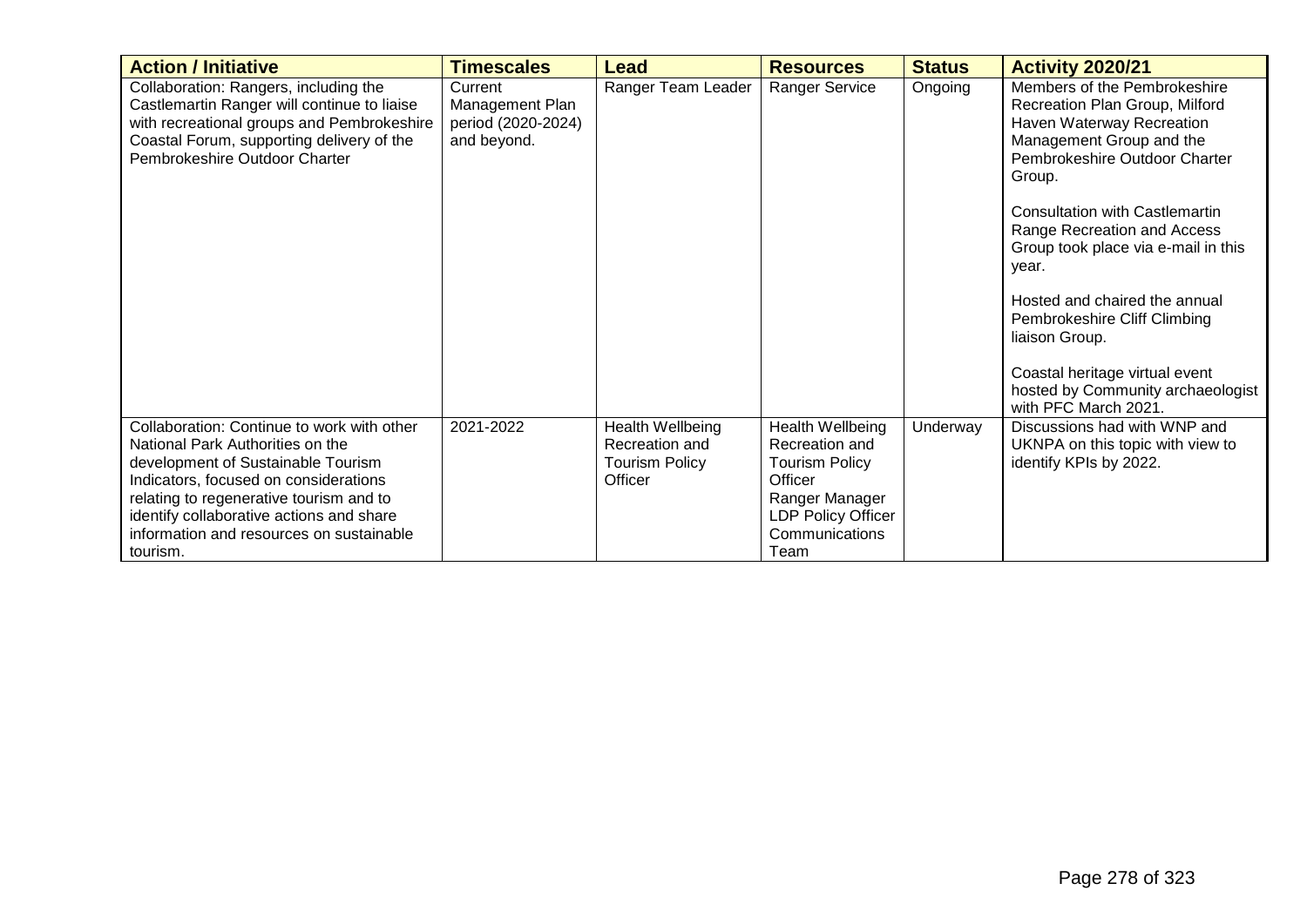## **2.Sustainable Tourism and Recreation – Promotion and Engagement**

**Purpose:** To ensure the special qualities of the National Park are taken into account in the promotion and engagement activities of the authority and others.

**Outcome:** National Park staff and key partners work together to ensure clear and consistent approach and messaging that promotes the wellbeing of the national park.

| <b>Action / Initiative</b>                                                                                                              | <b>Timescales</b>                                        | <b>Lead</b>               | <b>Resources</b>                                                                                                                                                                                                              | <b>Status</b> | <b>Activity 2020/21</b>                                                                                                                                                                                                                                                                                     |
|-----------------------------------------------------------------------------------------------------------------------------------------|----------------------------------------------------------|---------------------------|-------------------------------------------------------------------------------------------------------------------------------------------------------------------------------------------------------------------------------|---------------|-------------------------------------------------------------------------------------------------------------------------------------------------------------------------------------------------------------------------------------------------------------------------------------------------------------|
| Delivery of Authority's Communicating out of<br>COVID Strategy and messaging and digital<br>campaigns to support destination management | 2021-2022                                                | Communication<br>Manager  | Communication<br>and Marketing<br>Team<br><b>Health Wellbeing</b><br>Recreation and<br><b>Tourism Policy</b><br>Officer<br>SLSP 2021/22<br>Funding:<br>Sustainable<br>Tourism $-$<br>Information and<br><b>Safety Signage</b> | Underway      | Communicating out of COVID<br>Strategy developed in 2020/21,<br>and supporting activities<br>initiated.                                                                                                                                                                                                     |
| Reposition Oriel y Parc as a Discovery centre for<br>the Park, through implementing its interpretation<br>plan                          | Current<br>Management Plan<br>period (2020-<br>$2024$ ). | Centre Manager            | <b>OYP Manager</b><br>Interpretation<br>Team                                                                                                                                                                                  | Underway      | Impacted by COVID-19<br>restrictions causing centre to<br>close for certain periods of the<br>year.<br>Warden team have made<br>improvement areas to the<br>Woodland area.                                                                                                                                  |
| Set up Information Discovery Points at sites<br>throughout the National Park                                                            | Current<br>Management Plan<br>period (2020-<br>2024).    | Interpretation<br>Officer | Interpretation<br>Team<br><b>Warden Service</b><br>SLSP 2021/22<br>Funding:<br>Sustainable<br>Tourism $-$<br><b>Discovery Points</b>                                                                                          | Underway      | Pilot Discovery Point panels<br>have been produced and<br>installed in 7 business locations<br>in the Park. SLSP funding<br>secured for 2021/22. 30+ new<br>locations to be offered new<br>style panels with information<br>maps with NPA messaging and<br>using QR codes to link to other<br>NPA leaflets. |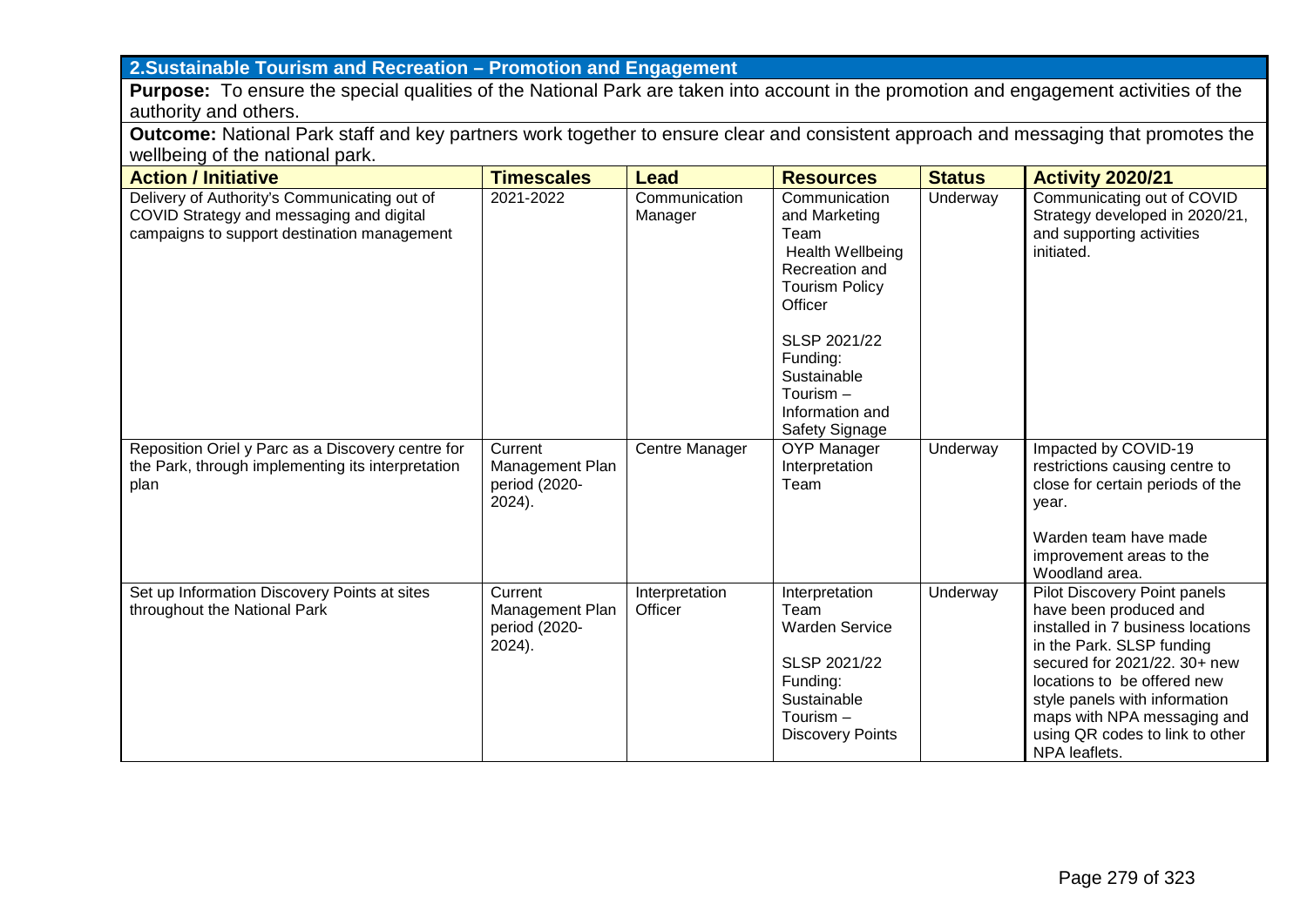| <b>Action / Initiative</b>                                                                                                                                                                                                            | <b>Timescales</b>                                                   | <b>Lead</b>                                                                   | <b>Resources</b>                                                                                                                                       | <b>Status</b> | <b>Activity 2020/21</b>                                                                                                                                                                                                                                                                            |
|---------------------------------------------------------------------------------------------------------------------------------------------------------------------------------------------------------------------------------------|---------------------------------------------------------------------|-------------------------------------------------------------------------------|--------------------------------------------------------------------------------------------------------------------------------------------------------|---------------|----------------------------------------------------------------------------------------------------------------------------------------------------------------------------------------------------------------------------------------------------------------------------------------------------|
| Engage with Visitors and Local Communities<br>through Coast to Coast and online information via<br>our website                                                                                                                        | Current<br>Management Plan<br>period (2020-<br>2024) and<br>beyond. | Communication<br>Manager                                                      | Communication<br>and Marketing<br>Team<br>Interpretation<br>Team                                                                                       | Underway      | New PCNPA website launched<br>in 2021/22, with increased<br>functionality.                                                                                                                                                                                                                         |
| Collaboration: Collaborate with Visit<br>Pembrokeshire on implementing Destination<br>Management Plan And wider destination<br>management and promotion                                                                               | Current<br>Management Plan<br>period (2020-<br>2024) and<br>beyond. | <b>Health Wellbeing</b><br>Recreation and<br><b>Tourism Policy</b><br>Officer | <b>Health Wellbeing</b><br>Recreation and<br><b>Tourism Policy</b><br>Officer<br>Communication<br>and Marketing<br>Manager                             | Underway      | Visit Pembrokeshire set up in<br>2020/21 and PCNPA Member<br>representing the Authority on the<br>Board.<br>Engaged with Welsh<br>Government tourism<br>programmes relating to Wales<br>Coast Path and the Wales Way.                                                                              |
| <b>Visitor Welcome Teams:</b><br>Develop programme for visitor welcome, building<br>on the Pembrokeshire County Council initiative in<br>2020 to engage with visitors and add value to<br>their experience in visiting Pembrokeshire. | 2021                                                                | Discovery Team<br>Leader                                                      | Discovery Team<br>Leader<br>Activities and<br>Events Co-<br>ordinator                                                                                  | Underway      | 2021 initiative delivered in<br>partnership with PCC, Visit<br>Pembrokeshire and PLANED.<br>Volunteer involved secured and<br>training underway.<br>OPCC have funded for paid<br>workforce.<br>Visitor Welcome teams to be<br>deployed at locations around the<br>coast and also a Visitor Centres |
| Partnership Project - Celtic Routes Partnership<br>Project                                                                                                                                                                            | $2021 - end$ of<br><b>Celtic Routes</b><br>funding                  | Discovery Team<br>Leader                                                      | <b>Health Wellbeing</b><br>Recreation and<br><b>Tourism Policy</b><br>Officer<br>Discovery Team<br>Leader<br>Communication<br>and Marketing<br>Manager | Underway      | Phased 2 bid approved by<br><b>WEFO. Celtic Routes adverts</b><br>launched. A 'brandkit portal'<br>developed for organisations to<br>use bespoke Celtic Route<br>marketing materials for free.                                                                                                     |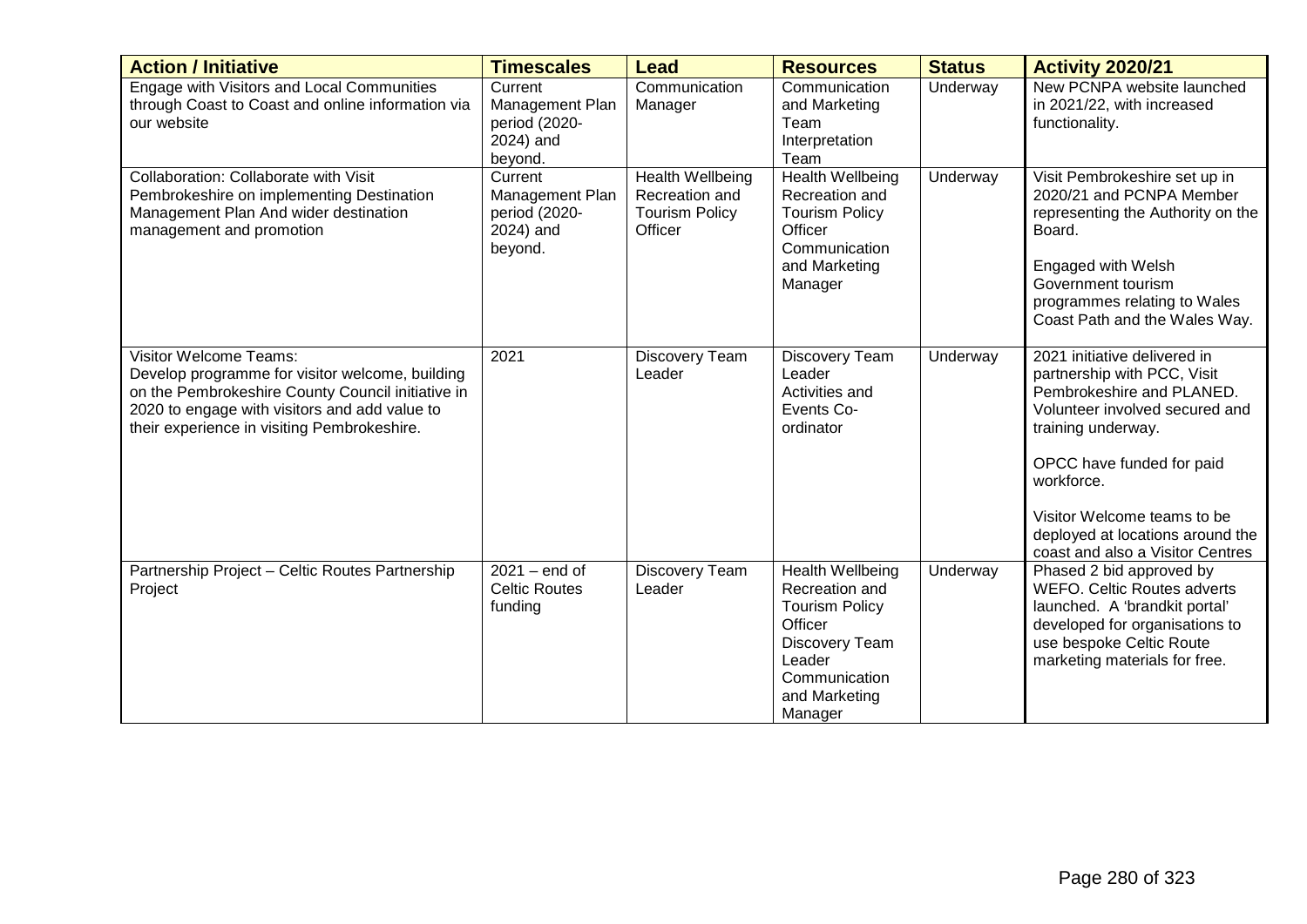| <b>Action / Initiative</b>                                                                                                      | <b>Timescales</b>                                                   | <b>Lead</b>                                                                   | <b>Resources</b>                                                                                                                                                                                                                         | <b>Status</b> | <b>Activity 2020/21</b>                                                                                                                                                                                                                                                                                                                                                           |
|---------------------------------------------------------------------------------------------------------------------------------|---------------------------------------------------------------------|-------------------------------------------------------------------------------|------------------------------------------------------------------------------------------------------------------------------------------------------------------------------------------------------------------------------------------|---------------|-----------------------------------------------------------------------------------------------------------------------------------------------------------------------------------------------------------------------------------------------------------------------------------------------------------------------------------------------------------------------------------|
| Partnership Project - Ancient Connection<br>Partnership Project                                                                 | $2021 - end$ of<br>Celtic routes<br>funding                         | <b>Health Wellbeing</b><br>Recreation and<br><b>Tourism Policy</b><br>Officer | <b>Health Wellbeing</b><br>Recreation and<br><b>Tourism Policy</b><br>Officer<br>Communication<br>and Marketing<br>Manager<br>Archaeology<br>Officer<br><b>Building Projects</b><br>Manager - Access<br>Improvements to<br>St Nons Well. | Ongoing       | Phase 2 bid approved by<br>WEFO.<br>Number of tenders advertised<br>via Sell-2-Wales to support<br>project delivery.<br>Due to COVID-19 activities<br>relating to archaeology were<br>cancelled in 2020-21 $-$<br>geophysical surveys, St<br>Patrick's Chapel excavation and<br>community engagement.<br>Access Improvements St Non's -<br>Works on site to commence May<br>2021. |
| 3. Maintaining Rights of Way as a key tourism asset and managing them paths in a sustainable way                                |                                                                     |                                                                               |                                                                                                                                                                                                                                          |               |                                                                                                                                                                                                                                                                                                                                                                                   |
| <b>Purpose:</b> To ensure the PROW are accessible and enable the public to connect with the National Park.                      |                                                                     |                                                                               |                                                                                                                                                                                                                                          |               |                                                                                                                                                                                                                                                                                                                                                                                   |
| Outcome: Good quality PROW network with high public awareness of their appropriate use                                          |                                                                     |                                                                               |                                                                                                                                                                                                                                          |               |                                                                                                                                                                                                                                                                                                                                                                                   |
| <b>Action / Initiative</b>                                                                                                      | <b>Timescales</b>                                                   | <b>Lead</b>                                                                   | <b>Resources</b>                                                                                                                                                                                                                         | <b>Status</b> | <b>Activity 2020/21</b>                                                                                                                                                                                                                                                                                                                                                           |
| Ongoing delivery of work programme and<br>seasonal cutting for coast path and public inland<br>rights of way.                   | Current<br>Management Plan<br>period (2020-<br>2024) and<br>beyond. | Area Countryside<br>Managers                                                  | Countryside<br>Management<br>Team and PROW<br>and Access Team                                                                                                                                                                            | Underway.     | Commenced mid-May.                                                                                                                                                                                                                                                                                                                                                                |
| Activities to respond and increase resilience to<br>coastal erosion and poor weather cycles (Reactive<br>and Planned Programme) | Current<br>Management Plan<br>period (2020-<br>2024) and<br>beyond. | Area Countryside<br>Managers                                                  | Countryside<br>Management<br>Team<br>PROW and<br>Access Team                                                                                                                                                                             | Ongoing       | Coast Path realignments at<br>Westmoor, St Justinians &<br>Sandy Haven                                                                                                                                                                                                                                                                                                            |
| Digital Park Project - to improve our operational<br>management of the Coast Path and Inland Rights<br>of Ways Network          | Current<br>Management Plan<br>period (2020-<br>2024).               | <b>Access Officer</b>                                                         | Countryside<br>Management<br>Team<br>Access Team                                                                                                                                                                                         | Ongoing       | JMS & CAMS development.                                                                                                                                                                                                                                                                                                                                                           |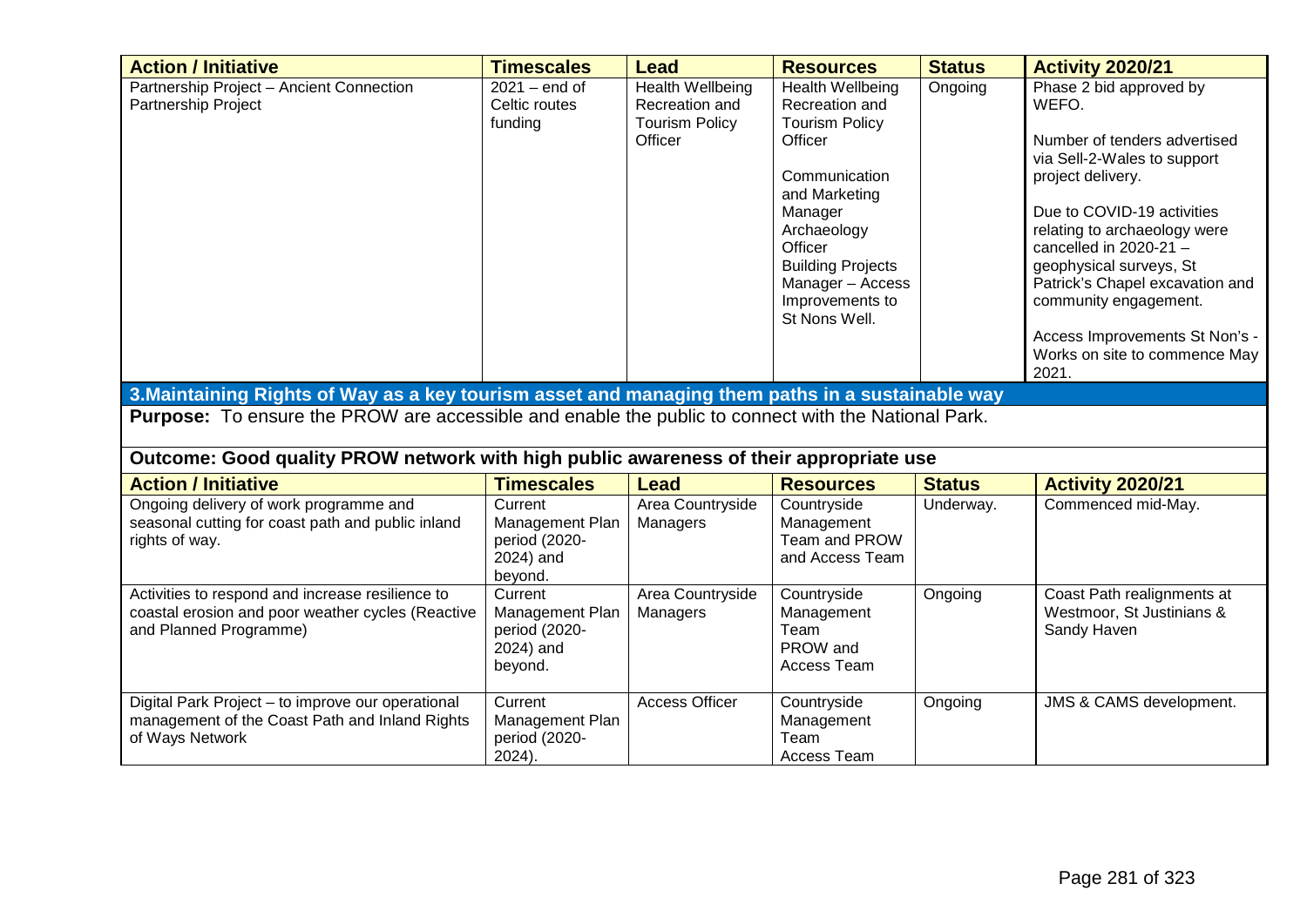| <b>Action / Initiative</b>                                                                                                                                                                                                                                                                                     | <b>Timescales</b>                                                   | Lead                           | <b>Resources</b>                                                                                                                 | <b>Status</b> | <b>Activity 2020/21</b>                                                                                                                          |
|----------------------------------------------------------------------------------------------------------------------------------------------------------------------------------------------------------------------------------------------------------------------------------------------------------------|---------------------------------------------------------------------|--------------------------------|----------------------------------------------------------------------------------------------------------------------------------|---------------|--------------------------------------------------------------------------------------------------------------------------------------------------|
| Develop new footpath links and circular walks<br>(e.g. new footpath link between Newport and<br>Nevern / Improvement Work to form circuit walk<br>from St Dogmael's via Moylegrove and Poppit<br>Sands)                                                                                                        | Current<br>Management Plan<br>period (2020-<br>2024).               | Access Officer                 | Countryside<br>Management<br>Team<br>PROW and<br>Access Team<br>Marketing and<br>Communications<br>Team                          | Underway      | <b>Management Agreements</b><br>completed and groundworks in<br>progress.                                                                        |
| Biodiversity Project: Extending the People, Paths<br>and Pollinator Project to support the wider<br>Pembrokeshire Coast Path and taking the learning<br>from the project to develop guidance for the<br>Warden team on management of Coast Path and<br>Public Rights of Way from a biodiversity<br>perspective | Current<br>Management Plan<br>period (2020-<br>2024).               | <b>Biodiversity</b><br>Officer | Biodiversity<br>Officer<br>People, Paths<br>and Pollinator<br>Project Officer<br><b>Warden Service</b><br><b>Funding Officer</b> | Ongoing       | Guidance on managing coast<br>path for pollinators written with<br>plans to brief the warden team<br>before the summer cutting<br>season starts. |
| Collaboration: Continued collaboration with<br>Pembrokeshire County Council on the delivery of<br>the rights of way improvement plan and facilitation<br>of the Local Access forum                                                                                                                             | 2020-2022                                                           | <b>Access Officer</b>          | Access Team<br>Countryside<br>Management<br>Team                                                                                 | Ongoing       | ROWIP grant allocated and<br>LAF meetings continue.                                                                                              |
| Collaboration: Engagement with Welsh<br>Government's Access Legislation Forum                                                                                                                                                                                                                                  | Current<br>Management Plan<br>period (2020-<br>2024) and<br>beyond. | Access Team<br>Leader          | Access Team<br>Leader                                                                                                            | Ongoing       | Report sent to Minister.                                                                                                                         |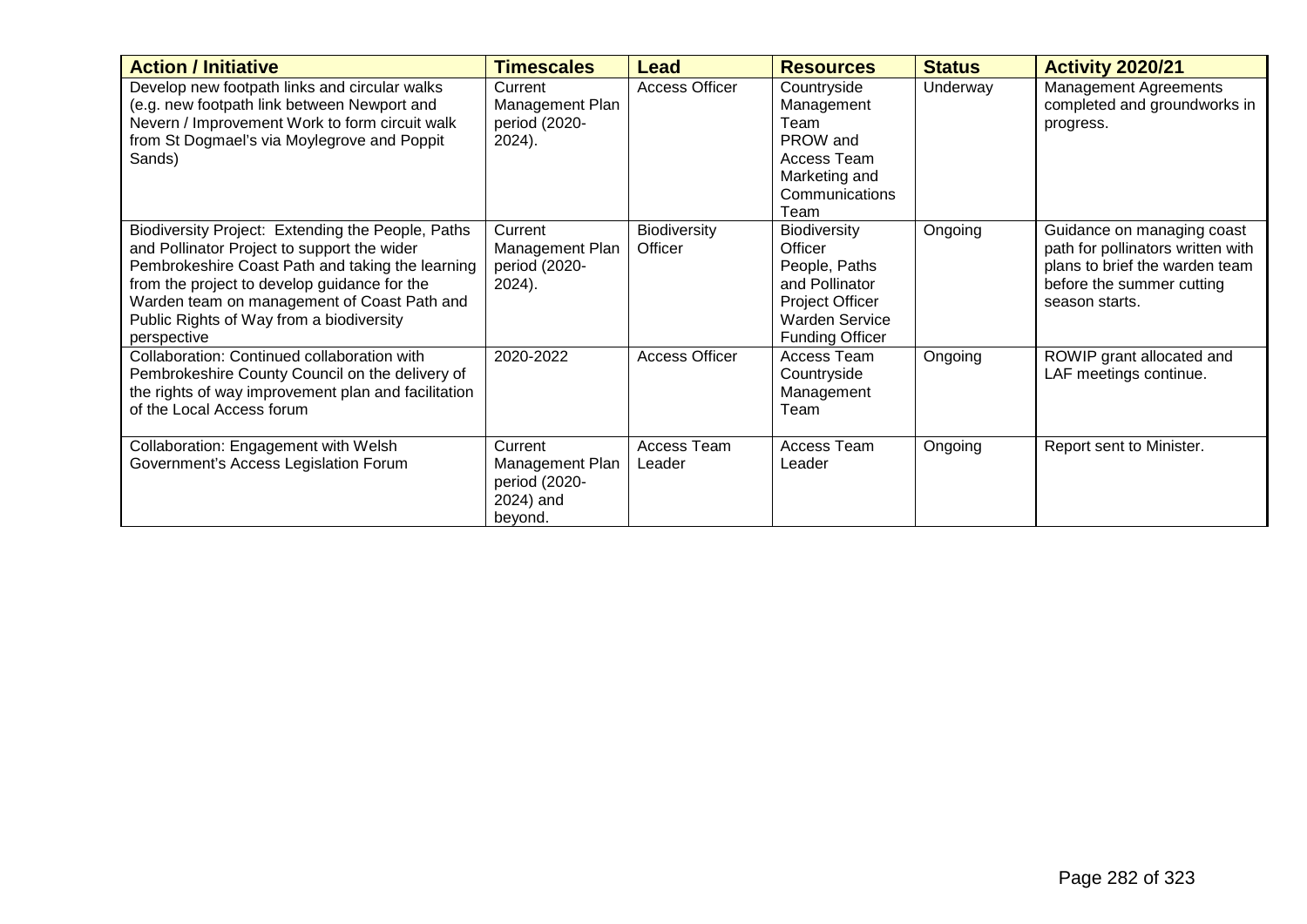# **4. Ensure appropriate access to Authority owned and managed sites and ensure they are managed in a sustainable way**

**Purpose:** To ensure the assets are accessible and enable the public to connect with the National Park

| <b>Outcome: Good quality assets managed sustainably</b>            |                                                           |                                                                         |                                                                           |                 |                                                                                                                                                                                                                                                                        |  |  |  |
|--------------------------------------------------------------------|-----------------------------------------------------------|-------------------------------------------------------------------------|---------------------------------------------------------------------------|-----------------|------------------------------------------------------------------------------------------------------------------------------------------------------------------------------------------------------------------------------------------------------------------------|--|--|--|
| <b>Action / Initiative</b>                                         | <b>Timescales</b>                                         | Lead                                                                    | <b>Resources</b>                                                          | <b>Status</b>   | <b>Activity 2020/21</b>                                                                                                                                                                                                                                                |  |  |  |
| Ongoing delivery of work programme                                 | <b>Current Management</b><br>Plan period (2020-<br>2024). | Area<br>Countryside<br>Managers                                         | Countryside<br><b>Management Team</b><br><b>National Trail</b><br>Officer | Ongoing         | Commence mid May<br>Routine maintenance of sites to<br>a presentable and safe<br>standard $-$ a range of ongoing<br>countryside management tasks<br>such as tree work, cutting fire<br>breaks, managing vegetation<br>cutting, supporting<br>conservation initiatives. |  |  |  |
| Activities to respond and increase resilience to<br>weather events | <b>Current Management</b><br>Plan period (2020-<br>2024). | Area<br>Countryside<br>Managers                                         | Countryside<br><b>Management Team</b><br>Access Team                      | Ongoing         | Checking and inspecting<br>properties, repair and replace<br>where appropriate; managing<br>retreat where appropriate.<br>Installing and removing<br>signage.                                                                                                          |  |  |  |
| Agree standard specifications for repairs and<br>modifications     | 2021 start (to be<br>confirmed).                          | Area<br>Countryside<br>Managers                                         | Countryside<br><b>Management Team</b><br><b>Access Team</b>               | Ongoing         | Winter work programme<br>including outdoor furniture<br>repair on footpath network;<br>etc.                                                                                                                                                                            |  |  |  |
| Welsh Government Hardship fund                                     | 2021                                                      | Director of<br>Countryside,<br>Community and<br><b>Visitor Services</b> | Area Countryside<br>Managers<br>Ranger Team<br>Discovery team             | Not yet started | PCNPA will look to access the<br>WG Hardship Fund in order to<br>help with the additional<br>resourcing needs placed on the<br>Authority due to the increase in<br>visitor numbers caused by the<br>COVID-19 pandemic.                                                 |  |  |  |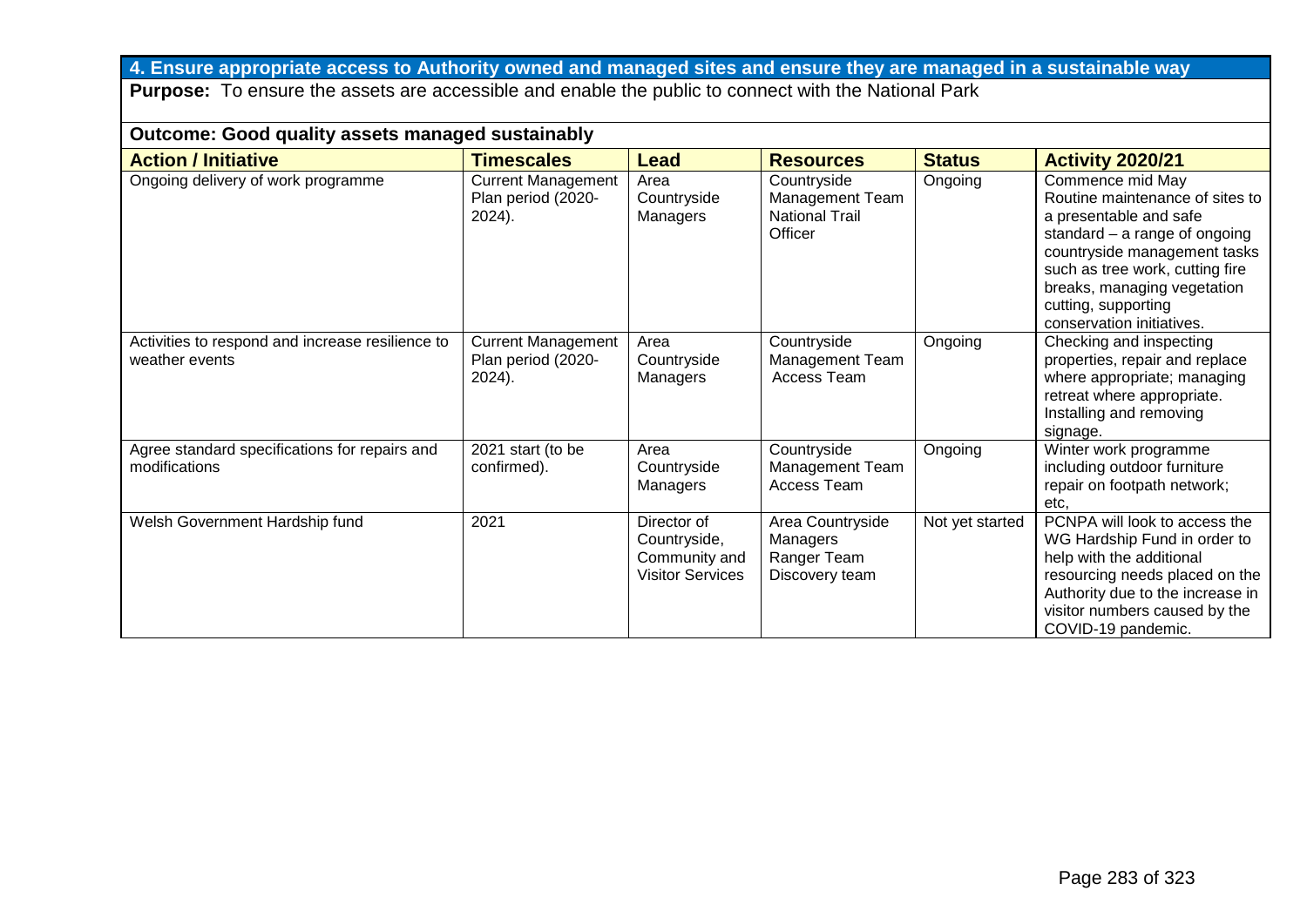## **5. Sustainable Tourism – Responding to Climate Change Emergency / Decarbonisation agenda**

**Purpose:** To ensure the fabric of National Park is able to adapt to the climate emergency and the stakeholders in the visitor economy engage and deliver on the decarbonisation agenda.

**Outcome:** a resilient tourism offer built on zero carbon principles

| <b>Action / Initiative</b>                                                                                                                                                                                      | <b>Timescales</b>                                               | <b>Lead</b>                                                                   | <b>Resources</b>                                                                                    | <b>Status</b>                                         | <b>Activity 2020/21</b>                                                                                                                                                                                                                                                                                   |
|-----------------------------------------------------------------------------------------------------------------------------------------------------------------------------------------------------------------|-----------------------------------------------------------------|-------------------------------------------------------------------------------|-----------------------------------------------------------------------------------------------------|-------------------------------------------------------|-----------------------------------------------------------------------------------------------------------------------------------------------------------------------------------------------------------------------------------------------------------------------------------------------------------|
| Collaboration: Installation of Network of Rapid<br>and Fast Electrical Vehicle Charging points<br>and hubs across Pembrokeshire and the Park                                                                    | Feb - August 2021                                               | <b>Buildings Project</b><br>Manager                                           | <b>Building Projects</b><br>Manager - SLSP<br>Funding.<br>SLSP funding<br>received for<br>2021/22   | Ongoing                                               | Works ongoing. April 2021 -<br>The first 4 EV charging posts<br>(Phase 1) became operational<br>and located at:<br><b>Brewery Meadow Car Park</b><br>$\bullet$<br><b>Oriel Y Parc Car Park</b><br>$\bullet$<br>Porthgain Hoppers parking<br>$\bullet$<br>area<br><b>Broad Haven Car Park</b><br>$\bullet$ |
| Authority Centres continuing to achieve the<br>Green Key Awards and to implement<br>biodiversity, carbon and waste reduction<br>initiatives on their sites.                                                     | Current<br>Management Plan<br>period (2020-2024)<br>and beyond. | Centre managers                                                               | <b>Centre Managers</b><br>Fee associated<br>with Green Key<br>Award.                                | CH-Ongoing<br>$Carew -$<br>Ongoing<br>OYP-<br>Ongoing | CH, application to GreenKey to<br>be resumed once 'COVID<br>opening' activities have been<br>managed.<br>Carew - Green Key Award in<br>place, will be applying again in<br>Q1 2021/22.<br>OYP - Awaiting contact from<br>Green Key representative in<br>terms of reapplication process.                   |
| <b>Collaboration: Continued Financial Support for</b><br>the Coastal Bus Service (through Greenways<br>Partnership)                                                                                             | Current<br>Management Plan<br>period (2020-2024)<br>and beyond. | <b>LDP Policy Officer</b>                                                     | <b>LDP Policy Officer</b>                                                                           | Ongoing                                               | Budget in place.                                                                                                                                                                                                                                                                                          |
| Collaboration: Where opportunities arise we<br>will engage with relevant partners to explore<br>opportunities to improve public transport and<br>affordable sustainable transport opportunities<br>in the Park. | Current<br>Management Plan<br>period (2020-2024)<br>and beyond. | <b>LDP Policy officer</b>                                                     | <b>LDP Policy Officer</b><br>Health Wellbeing<br>Recreation and<br><b>Tourism Policy</b><br>Officer | Underway                                              | Links with Pembrokeshire<br>Greenways to be made.                                                                                                                                                                                                                                                         |
| Collaboration: Development of active travel<br>itineraries to promote walking and cycling                                                                                                                       | Current<br>Management Plan<br>period (2020-2024)<br>and beyond. | <b>Health Wellbeing</b><br>Recreation and<br><b>Tourism Policy</b><br>Officer | <b>Access Officer</b><br>Health Wellbeing<br>Recreation and                                         | Underway                                              | Also has strategic fit in with<br>wider sustainable transport<br>and active travel planning.                                                                                                                                                                                                              |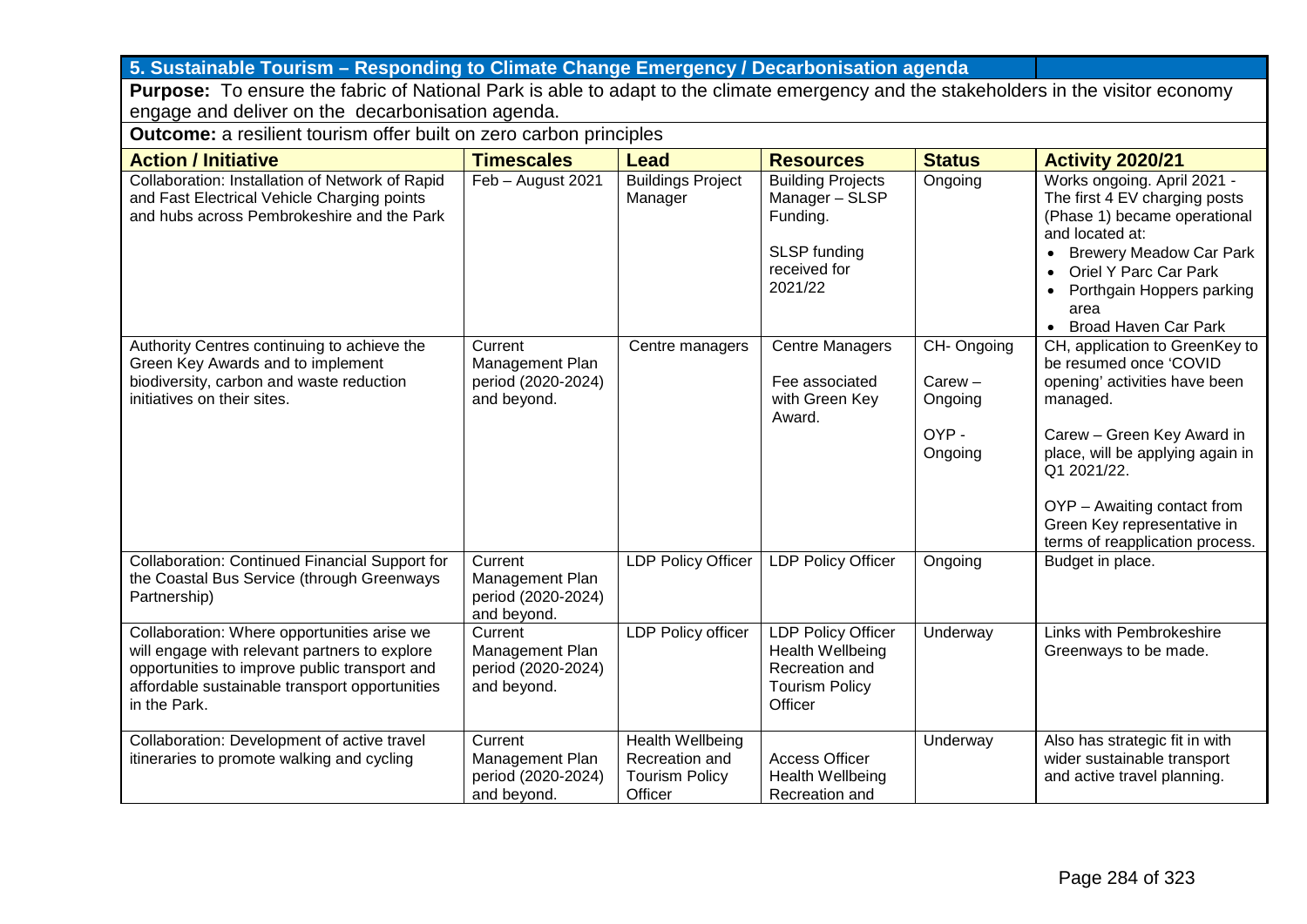|  |  |  | Policy<br>l ourism<br>Officer |  |  |
|--|--|--|-------------------------------|--|--|
|--|--|--|-------------------------------|--|--|

## **b) Priority Area: Landscapes for Everyone – Inclusive Experiences**

Contributes to National Park Management Plan policies and their associated impact areas: W1: Provide and promote sustainable outdoor recreation opportunities for all; W2: Provide and promote inspiring outdoor learning and personal development opportunities for all.

Contributes to the following National Park Authority Well-being Objectives: Equality (Work Stream: Landscapes for Everyone: Inclusive Experiences and Social Inclusion).

**1.Landscapes for Everyone – Inclusive Experiences**

**Purpose:** Ensure National Park experiences are inclusive and offer opportunities for all.

**Outcome:** Products and services offered are inclusive and offer experiences for all to engage with the special qualities of the National Park.

| <b>Action / Initiative</b>                      | <b>Timescales</b> | <b>Lead</b>           | <b>Resources</b>           | <b>Status</b> | <b>Activity 2020/21</b>                |
|-------------------------------------------------|-------------------|-----------------------|----------------------------|---------------|----------------------------------------|
| Review Beach Wheelchair initiative in light of  | 2021-2022         | Health Wellbeing      | Health Wellbeing           | Underway.     | Delivery of Beach Wheelchair           |
| the impact of COVID-19 and look at              |                   | Recreation and        | Recreation and             |               | activities impacted by COVID-          |
| opportunities to further develop our offer, to  |                   | <b>Tourism Policy</b> | <b>Tourism Policy</b>      |               | 19.                                    |
| include use of our mountain trikes and the      |                   | Officer               | Officer                    |               |                                        |
| development of a potential 'mobility club'. We  |                   |                       | <b>Volunteer Officer</b>   |               | Co-ordinator employed May              |
| will continue to liaise with Pembrokeshire      |                   |                       | <b>Walkability Officer</b> |               | 2021 for 6 months.                     |
| County Council's Access officer as part of this |                   |                       |                            |               |                                        |
| work.                                           |                   |                       | SLSP funding               |               | Inclusive Walking opportunities        |
|                                                 |                   |                       | 2021/22 for All            |               | ('mobility club') pilot to be trialled |
|                                                 |                   |                       | terrain electric           |               | autumn 2021 using mountain             |
|                                                 |                   |                       | <b>Scooters at Castell</b> |               | trikes.                                |
|                                                 |                   |                       | <b>Henlivs</b>             |               |                                        |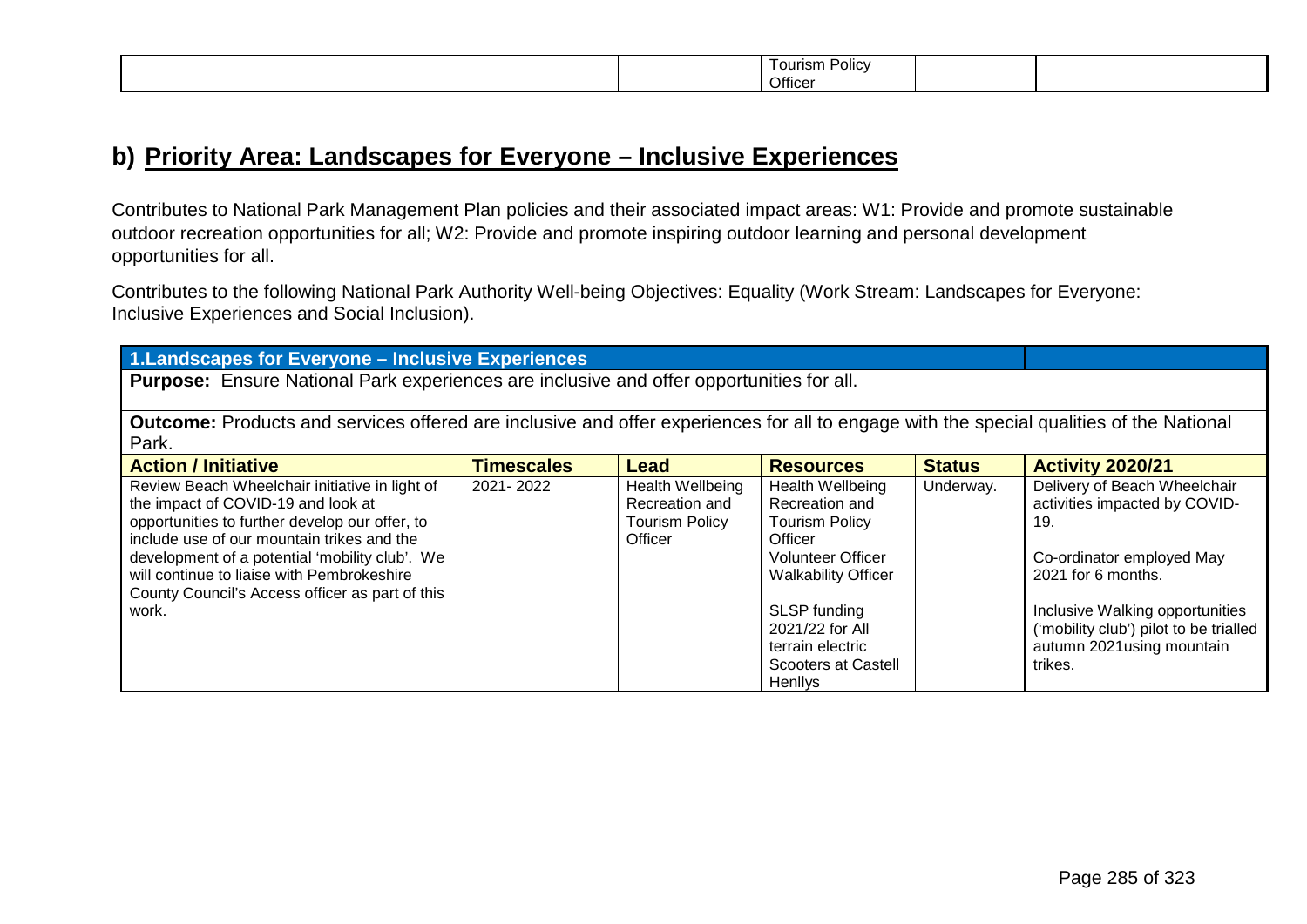| <b>Action / Initiative</b>                                                                                                                                                                                 | <b>Timescales</b>                                               | <b>Lead</b>                                                                   | <b>Resources</b>                                                                                                                                                                                                                                    | <b>Status</b> | <b>Activity 2020/21</b>                                                                                                                                                                                                                                                                                                                                                   |
|------------------------------------------------------------------------------------------------------------------------------------------------------------------------------------------------------------|-----------------------------------------------------------------|-------------------------------------------------------------------------------|-----------------------------------------------------------------------------------------------------------------------------------------------------------------------------------------------------------------------------------------------------|---------------|---------------------------------------------------------------------------------------------------------------------------------------------------------------------------------------------------------------------------------------------------------------------------------------------------------------------------------------------------------------------------|
| Collect data and video resources to create a<br>digital offer for accessible walks in<br>Pembrokeshire leading to the provision of<br>online resources relating to accessible<br>opportunities in the Park | Current<br>Management Plan<br>period (2020-2024)<br>and beyond. | Access Team and<br>walkability Officer                                        | <b>Walkability Officer</b><br><b>Interpretation Team</b><br>Discovery Team<br>Leader<br>Health Wellbeing<br>Recreation and<br><b>Tourism Policy</b><br>Officer                                                                                      | Underway      | Linking with Walkability Officer<br>and WWWFWB project and<br>Volunteer Officer.                                                                                                                                                                                                                                                                                          |
| Responding to findings and recommendations<br>from Experiences for All research                                                                                                                            | Current<br>Management Plan<br>period (2020-2024)<br>and beyond. | <b>Health Wellbeing</b><br>Recreation and<br><b>Tourism Policy</b><br>Officer | Discovery Team<br>Leader<br>Health Wellbeing<br>Recreation and<br><b>Tourism Policy</b><br>Officer<br>And others as<br>projects require                                                                                                             | Underway      | Survey carried out to inform<br>project. Report due - summer<br>2021                                                                                                                                                                                                                                                                                                      |
| Carry out a range of physical access projects<br>to promote more inclusive experiences in the<br>park (e.g. creation of more accessible circuit<br>walk at reed bed, Freshwater East.)                     | Current<br>Management Plan<br>period (2020-2024)<br>and beyond. | Access Team<br>Leader                                                         | Access Team<br>Leader<br>Countryside<br>management Team<br>Health Wellbeing<br>Recreation and<br><b>Tourism Policy</b><br>Officer<br>SLSP funding<br>2021/22:<br>Sustainable<br>Tourism - Access<br>Path/Boardwalk at<br>Manorbier/ Poppit<br>Sands | Underway      | Circular Walk at Freshwater<br>East upgrade to be completed in<br>the autumn 2021, delayed due<br>to COVID-19.<br>St Non's Access - work to start<br>May 2021.<br>Carew Castle Access Project:<br>delayed and is still in the initial<br>stages of planning.<br>Funding secured via SLSP for<br>capital work re Access Path/<br>Boardwalk at Manorbier / Poppit<br>Sands. |
| Initiate process to explore the potential for<br>developing an enhanced specification and<br>inspection regime for easy access routes                                                                      | Current<br>Management Plan<br>period (2020-2024).               | Access team<br>Leader                                                         | Access Team<br>Leader<br><b>Walkability Officer</b><br>Countryside<br>Management Team<br>leader                                                                                                                                                     | Underway      | Included in Corporate and<br>Resources Plan 2021/22.                                                                                                                                                                                                                                                                                                                      |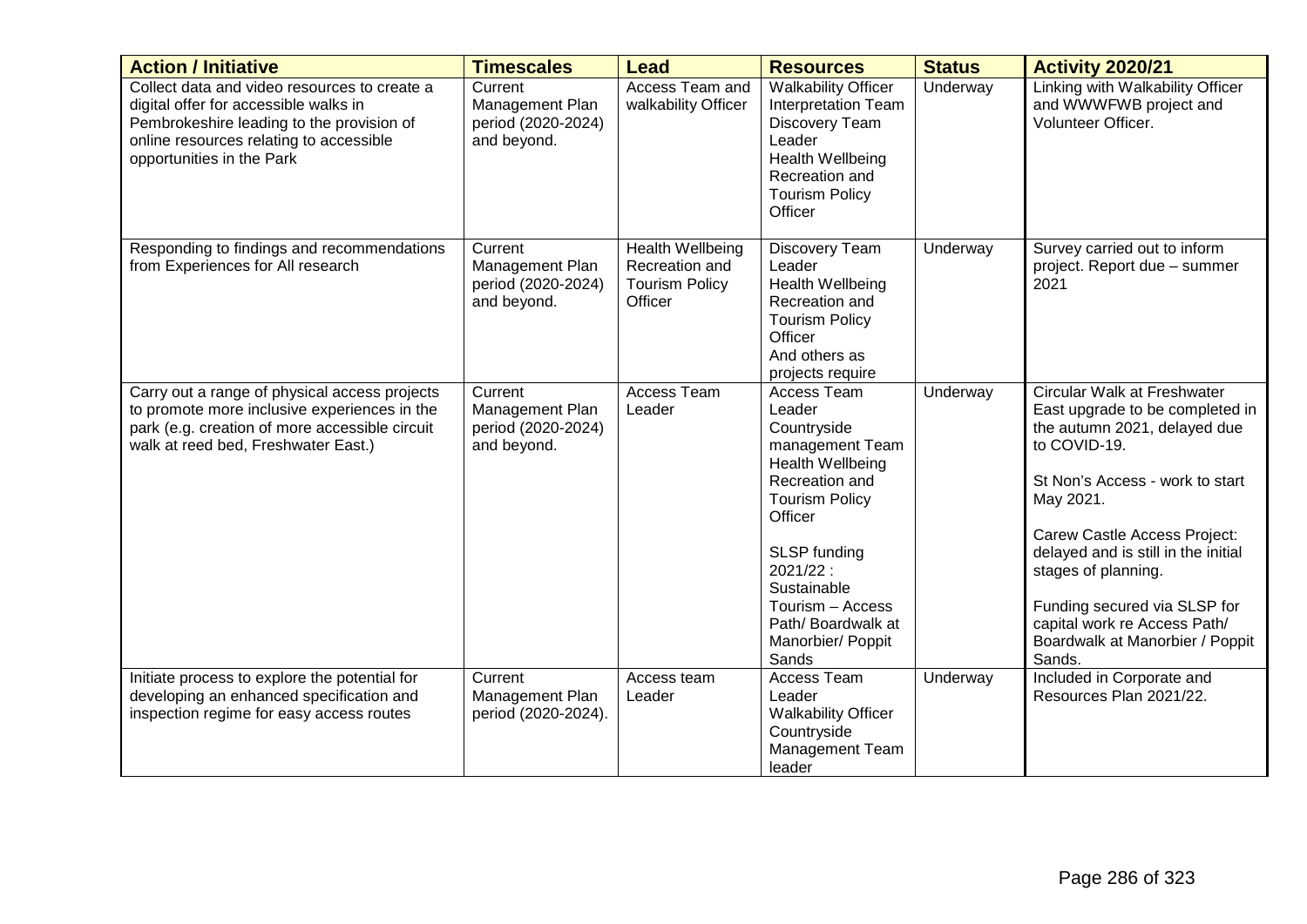## **c) Priority Area: Landscapes for Everyone – Experience and Learning Experiences**

Contributes to National Park Management Plan policies and their associated impact areas: W1: Provide and promote sustainable outdoor recreation opportunities for all; W2: Provide and promote inspiring outdoor learning and personal development opportunities for all; H1: Conserve and enhance landscapes of particular historic interest, Conservation Areas, scheduled monuments, listed buildings and their settings; H2: Promote the Welsh language and local dialects, and celebrate culture and creativity related to the landscape; L1: Conserve and enhance National Park landscapes and seascapes; L2: Protect and enhance dark night skies; E1: Protect and improve biodiversity quality, extent and connectivity at scale.

Contributes to the following National Park Authority Well-being Objectives: Culture (Work Streams: Historic Inspiration and Experiences, Art Inspiration and Engagement, Historic Buildings and Community Archaeology, Promoting the Welsh Language – Skills, Opportunities and Inspiration), Global (Work Stream: Special Qualities: Inspiration and Education).

#### **2. Special Qualities and Heritage – Inspiration, Experiences and Learning**

**Purpose:** to ensure visitors to and residents of the National Park have opportunities to connect with its heritage.

| <b>Outcome:</b> Communities and visitors engaged through a diverse and inclusive activities and events programme         |                                                                    |                |                                                                                                             |               |                                                                                         |
|--------------------------------------------------------------------------------------------------------------------------|--------------------------------------------------------------------|----------------|-------------------------------------------------------------------------------------------------------------|---------------|-----------------------------------------------------------------------------------------|
| <b>Action / Initiative</b>                                                                                               | <b>Timescales</b>                                                  | Lead           | <b>Resources</b>                                                                                            | <b>Status</b> |                                                                                         |
| Delivery of programme of historical events,<br>activities and workshop programmes at Castell<br><b>Henllys and Carew</b> | Current<br>Management<br>Plan period<br>(2020-2024) and<br>beyond. | Centre Manager | <b>Interpretation Team</b><br>Centre Manager<br>Activities and<br>Events Officer<br>Castell Henllys<br>⊺eam | Underway.     | Activities and events planned<br>throughout 2021 in-line with<br>COVID-19 restrictions. |
| Activities to support the development of<br>interpretation in the exhibition room at Carew<br>Castle                     | Current<br>Management<br>Plan period<br>$(2020 - 2024)$ .          | Centre manager | Interpretation team<br>Centre Manager<br>Activities and<br>Events Officer                                   | Underway      | Project in progress, delayed due<br>to COVID-19 restrictions.                           |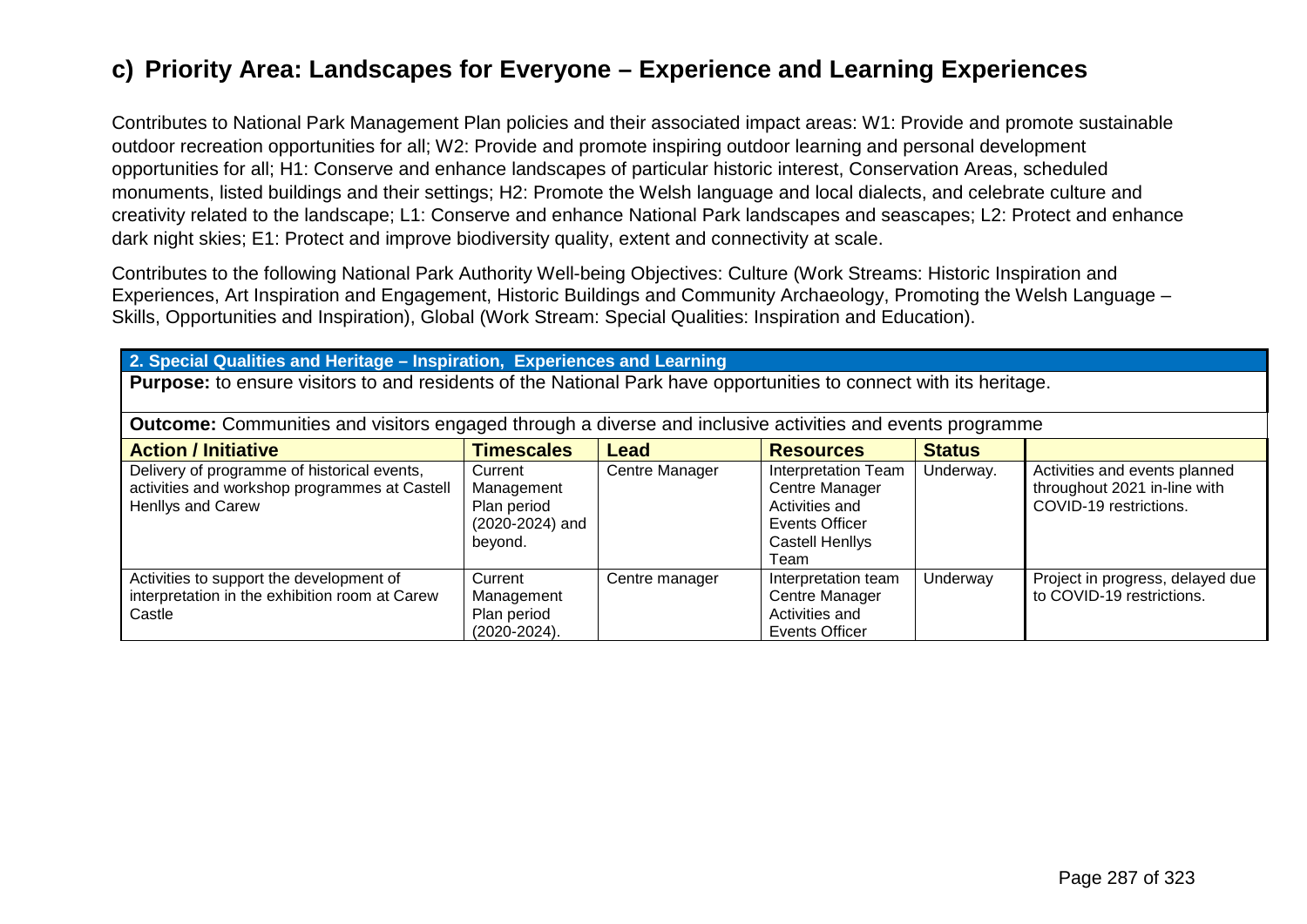| <b>Action / Initiative</b>                                                                                                                                                         | <b>Timescales</b>                                                  | <b>Lead</b>               | <b>Resources</b>                                                                                                                                   | <b>Status</b> |                                                                                                                                                                                                                                                                                                                         |
|------------------------------------------------------------------------------------------------------------------------------------------------------------------------------------|--------------------------------------------------------------------|---------------------------|----------------------------------------------------------------------------------------------------------------------------------------------------|---------------|-------------------------------------------------------------------------------------------------------------------------------------------------------------------------------------------------------------------------------------------------------------------------------------------------------------------------|
| Develop opportunities for Castell Henllys to<br>become a Welsh Language Hub, helping more<br>visitors engage with the Welsh Language                                               | Current<br>Management<br>Plan period<br>(2020-2024) and<br>beyond. | Centre Manager            | <b>Interpretation Team</b><br><b>Castell Henllys</b><br>Team, Menter laith,<br>Cylch Meithrin<br>Caffi Caban                                       | On track      | Able to deliver most of our<br>activities and workshops<br>bilingually.<br>Meet space for Cylch Meithrin<br>play group.<br>Talks on history of Welsh<br>women in Welsh to local groups.<br>Café to re-instate Dished y<br>Dysgwyr.<br>Joint work with PLANED on<br>Preseli Tourism networking.                          |
| Development of a range of digital and<br>supplementary online material for exhibitions at<br>Oriel y Parc, to help more people engage with<br>the content and themes on display    | Current<br>Management<br>Plan period<br>$(2020 - 2024)$ .          | Communications<br>Officer | Communications<br>Team<br>Interpretation<br>Officer<br><b>OyP Centre</b><br>Manager                                                                | Underway      | Project to digitally scan<br>archaeological artefacts on<br>display at Oriel y Parc<br>commenced in 2020-21 for a<br>virtual exhibitions.                                                                                                                                                                               |
| Collaboration: Continue to work with<br>Amgueddfa Cymru - National Museum Wales<br>to carry out joint curation of exhibitions,<br>supported through our SLA agreement with<br>them | Current<br>Management<br>Plan period<br>(2020-2024) and<br>beyond. | Archaeology Officer       | <b>OyP Centre</b><br>Manager<br>Interpretation<br>Officer<br><b>NDLP SLSP</b><br>2021/22 funding for<br>The Lost Word<br><b>Touring Exhibition</b> | Underway      | Gallery was only able to open<br>for limited period in 2020/21.<br>Prep work carried out with<br>Amgueddfa Cymru for Land/Sea<br>exhibit and The Lost Words /<br>Geiriau Diflanedig exhibition.<br>Partnership with PCC Glan y<br>Afon Gallery.<br>NDLP SLSP bid successful for<br>The Lost Word Touring<br>Exhibition. |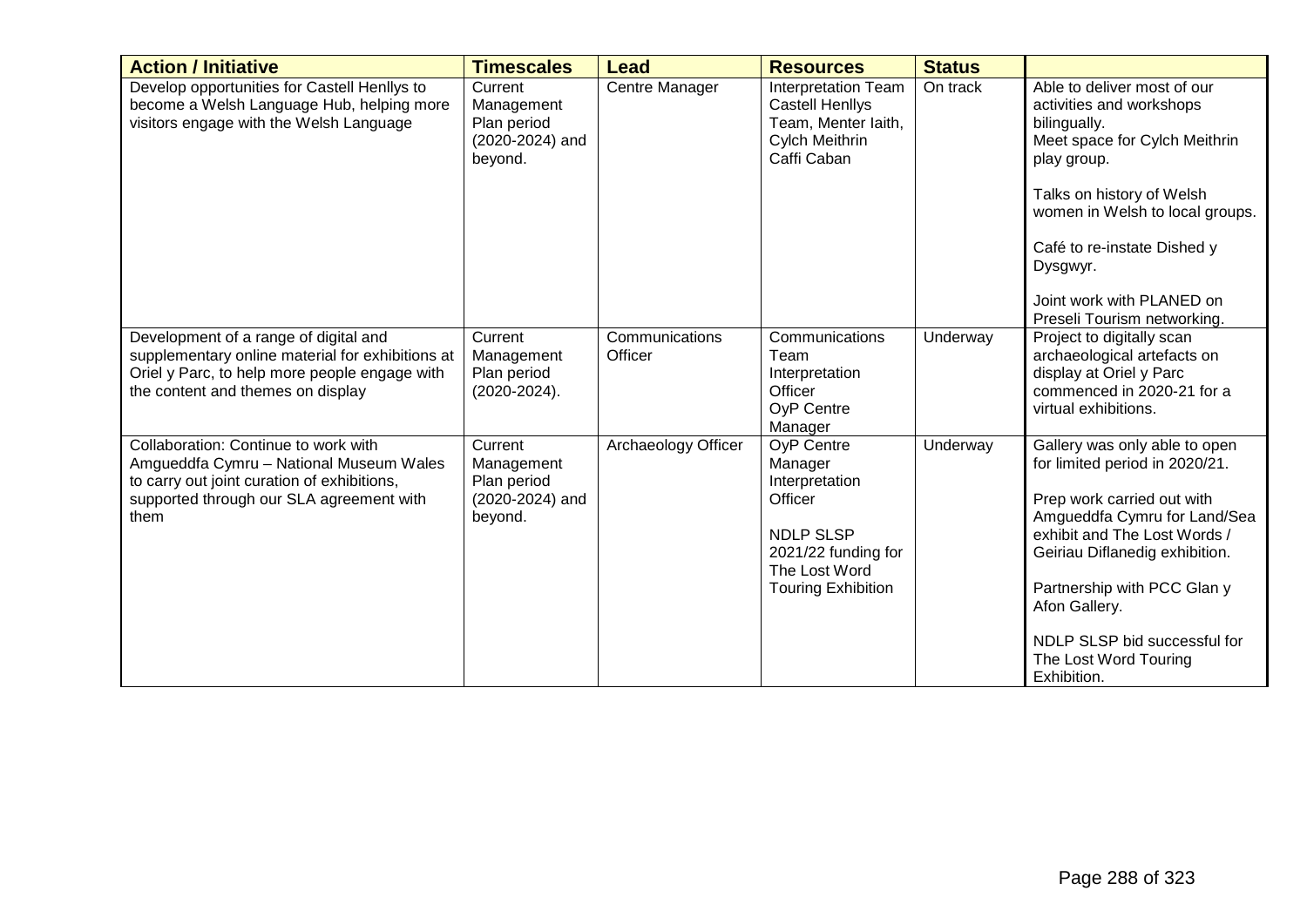| <b>Action / Initiative</b>                                                                                                                                                                  | <b>Timescales</b>                                                  | <b>Lead</b>                                                            | <b>Resources</b>                                                                                                                                                 | <b>Status</b> |                                                                                                                                                                                                                         |
|---------------------------------------------------------------------------------------------------------------------------------------------------------------------------------------------|--------------------------------------------------------------------|------------------------------------------------------------------------|------------------------------------------------------------------------------------------------------------------------------------------------------------------|---------------|-------------------------------------------------------------------------------------------------------------------------------------------------------------------------------------------------------------------------|
| Collaboration: Deliver Annual Archaeology day<br>and expand our digital archaeology<br>interpretation offer                                                                                 | Current<br>Management<br>Plan period<br>$(2020 - 2024)$ .          | Archaeology Officer                                                    | <b>Archaeology Officer</b><br>Activities and<br><b>Events Coordinator</b><br><b>Interpretation Team</b><br><b>PLANED</b><br>colleagues                           | Underway      | Due to COVID-19, event<br>delivered virtually in November<br>2020.                                                                                                                                                      |
| Collaboration: Continue to work with partners<br>to look at Dark Sky opportunities within the<br>Park, including continued coordination of the<br>Pembrokeshire Light Pollution Partnership | Current<br>Management<br>Plan period<br>$(2020-2024).$             | Health Wellbeing<br>Recreation and<br><b>Tourism Policy</b><br>Officer | Health Wellbeing<br>Recreation and<br><b>Tourism Policy</b><br>Officer<br><b>Activity and Events</b><br>Officer<br><b>Centre Managers</b><br>Archaeology Officer | Underway      | Application to IDA for Dark Sky<br>Designation to be explored.<br>Three virtual events delivered in<br>April 2021 to coincide with the<br>International Dark Sky week.<br>Content from two events<br>available on line. |
| Delivery of Authority facilitated guided walk<br>programme and other public events around the<br>Park.                                                                                      | Current<br>Management<br>Plan period<br>(2020-2024) and<br>beyond. | <b>Activities and Events</b><br>Officer                                | Activities and<br><b>Events Officer</b><br>Archaeology Officer<br><b>Volunteer Officer</b>                                                                       | Underway      | Programme restricted by<br>COVID-19 during 2020/21. 22<br>public, community and volunteer<br>groups held with total of 285<br>participants - included<br>Walkability and West Wales<br>Walking for Well-being.          |
|                                                                                                                                                                                             |                                                                    |                                                                        |                                                                                                                                                                  |               | COVID-19 restricted<br>archaeology guided walks.<br>Archaeology virtual events<br>delivered including online<br>session. Talks to societies and<br>community groups.                                                    |
|                                                                                                                                                                                             |                                                                    |                                                                        |                                                                                                                                                                  |               | 2021 Events programme ran<br>with COVID-19 regulations<br>including guided walks. Pop up<br>events are also planned.                                                                                                    |
|                                                                                                                                                                                             |                                                                    |                                                                        |                                                                                                                                                                  |               | Virtual events piloted during the<br>Dark Sky week.                                                                                                                                                                     |